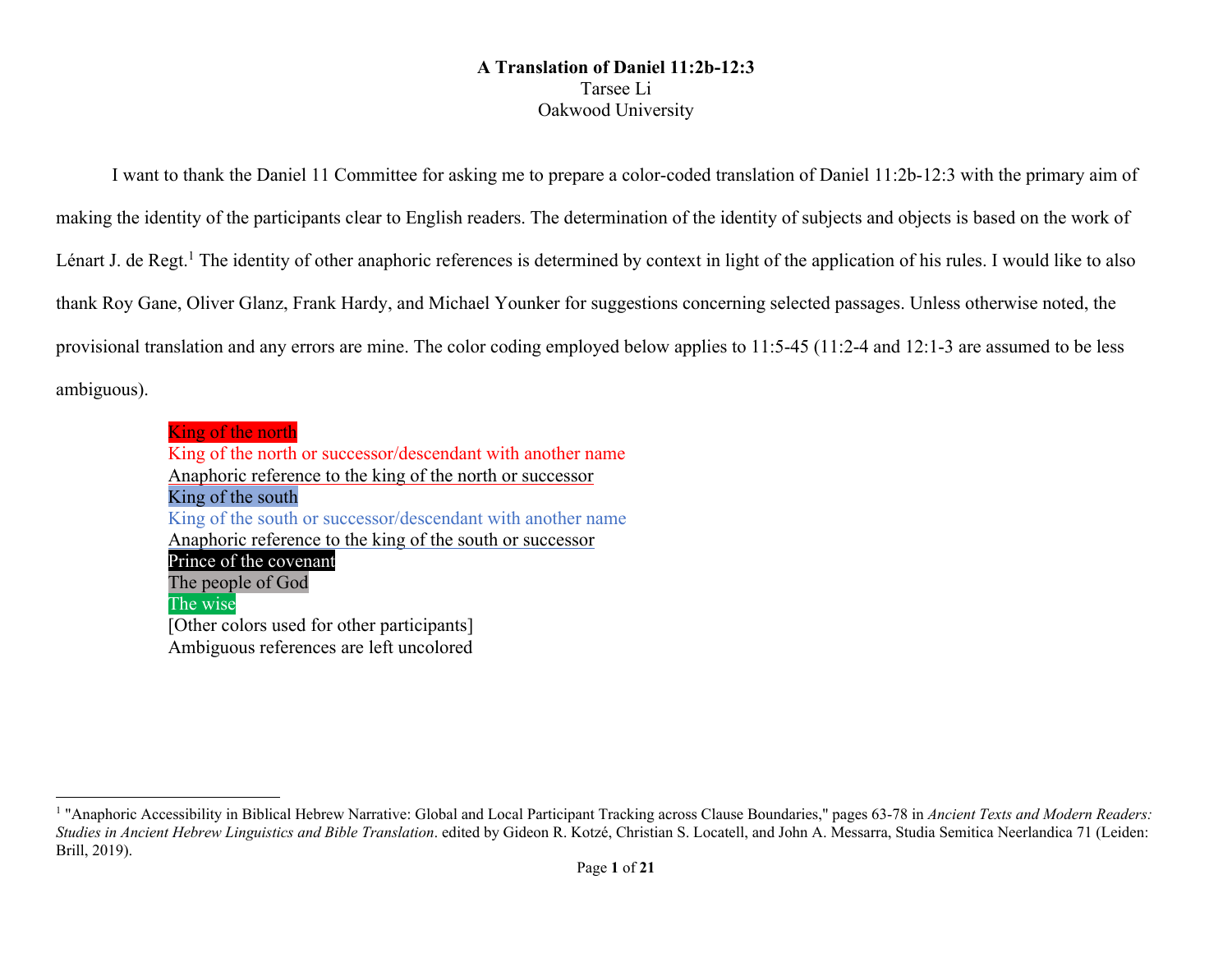The Hebrew text presented here is that of the MT without textual corrections or emendations.<sup>2</sup> However, in a few instances,

corrections/emendations supported by textual variants have been adopted in the translation. Textual variants that are relevant to sentence divisions and the identity of participants are discussed in the Appendix. It should be mentioned that since the Hebrew of Daniel is late biblical Hebrew, it includes expressions and other linguistic characteristics that are different from pre-exilic classical Hebrew. However, a discussion of these unusual expressions and various difficult passages deserves a separate study.

The translation presented here is provisional in nature. No translation is perfect, since neither human beings nor human languages are perfect. Since the primary purpose of the translation relates to the identity of the participants, other matters related to syntax and discourse are not directly addressed. De Regt does cover other discourse issues, including non-chronological arrangement in a narrative, in his monograph,<sup>3</sup> but those are not the aim of this translation. A full discussion of such matters would require separate studies, and perhaps even separate translations for each issue.

| Daniel 11:2b-12:3 |                                                                                                                                                                   | #           | de Regt rule |               |
|-------------------|-------------------------------------------------------------------------------------------------------------------------------------------------------------------|-------------|--------------|---------------|
|                   | הַנֶּה־עוֹד <sup>י</sup> שְׁלֹשָּׁה מִלָלִים עֹמְדֵים לְפַרָס Look, three more kings will arise to Persia.                                                        |             |              |               |
|                   | יְהֶרְבִיעִי יַעֲשֵׁיר עִשָּׁר־נָּדוֹל מִכֹּל A fourth one will gain greater riches than all.                                                                     |             |              |               |
|                   | ון: When he becomes strong with his riches, he will וּכְהֶזְקְתָוֹ בְעָשְׁרֹוֹ יָעֵיר הַכּּׁל אֱת מַלְכִּוּת יְיֵן<br>arouse everyone against the king of Greece. |             | Rule 2: subj | fourth king   |
|                   | ן אֲמָד מֵלֵךְ גִּבְוֹר 3 A mighty king will arise.                                                                                                               | 4           |              |               |
|                   | ימשל ממשל רב He will rule over a great dominion.                                                                                                                  |             | Rule 2: subj | mighty king   |
|                   | : יִעֲשֶׂה כִּרְצוֹנְוֹ He will do according to his will.                                                                                                         | $6^{\circ}$ | Rule 2: subj | mighty king   |
|                   | וּכְעַמְדוֹ חִשֶּׁבֵר מַלְכוּתוֹ 4 When he has risen, his kingdom will be broken.                                                                                 |             |              |               |
|                   | וְחֵדְץ לְאַרְבָּע רוּחָוֹת הַשָּׁמֲיִם It will be divided to the four winds of heaven,                                                                           |             | Rule 2: subj | (his kingdom) |

<sup>&</sup>lt;sup>2</sup> Instances of Ketiv/Qere follow the traditional convention of the MT, that is, the text consists of the consonants of the Ketiv with the vowels of the Qere.

<sup>&</sup>lt;sup>3</sup> Linguistic Coherence in Biblical Hebrew Texts: Arrangement of Information, Participant Reference Devices, Verb Forms, and Their Contribution to Textual Segmentation and *Coherence* (Piscataway: Gorgias Press, 2019).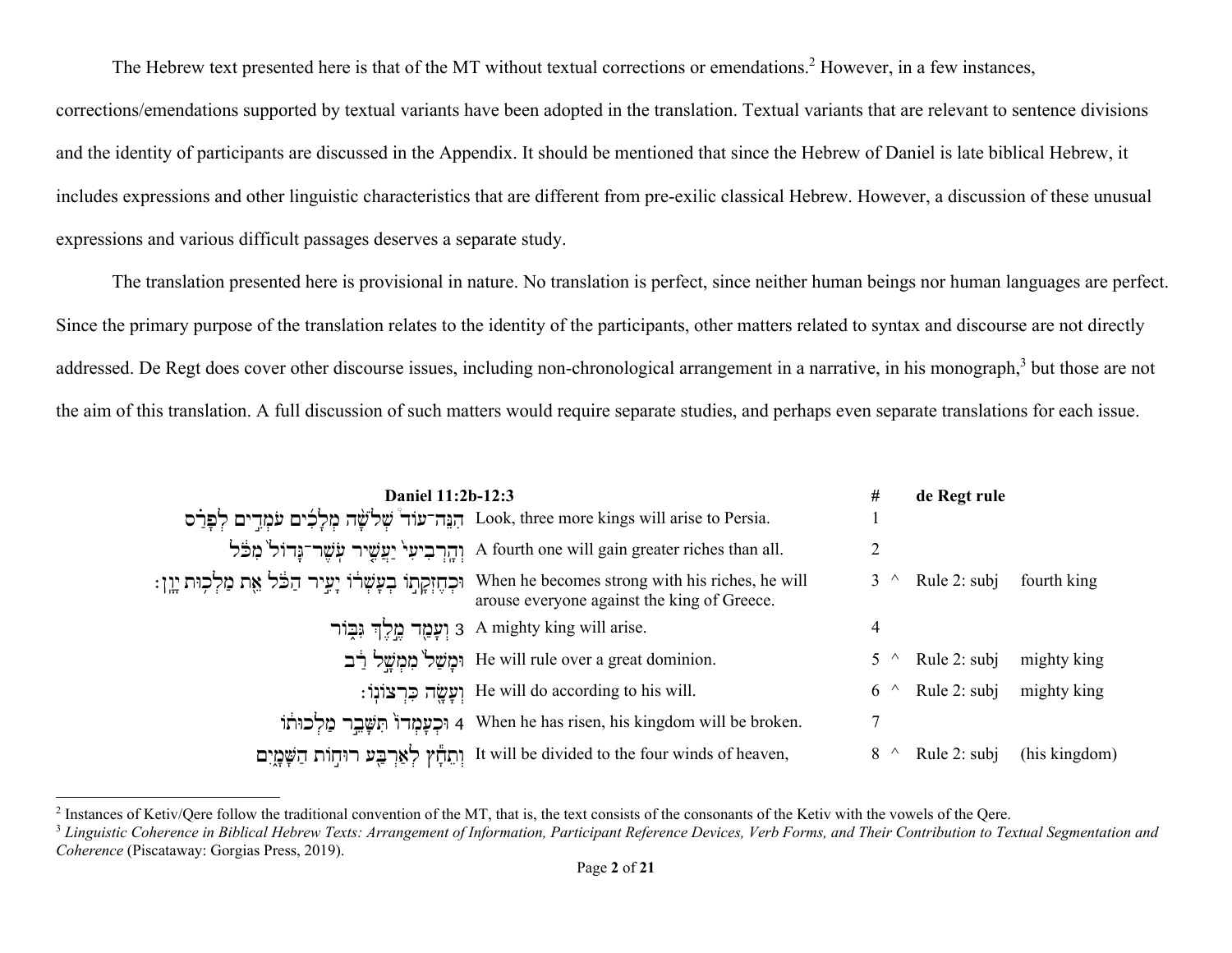|                                                                                                           | in וְלָא לְאָחֲרִיתוֹ and it will not belong to his posterity,                                                                                                                     |                 | $9 \wedge C-C$ Reg.         |                |
|-----------------------------------------------------------------------------------------------------------|------------------------------------------------------------------------------------------------------------------------------------------------------------------------------------|-----------------|-----------------------------|----------------|
|                                                                                                           | יִלְא כְמָשְׁלוֹ אֲשֱר מָשֶׁל אֲמֻיִר נְזִשָּׁל nor be like his dominion that he ruled.                                                                                            |                 | $10 \wedge$ C-C Reg.        |                |
|                                                                                                           | : כֵּי תִנְתֵשׁ er his kingdom will be uprooted,                                                                                                                                   | 11              |                             |                |
|                                                                                                           | : וְלַאֲחֶרִים מִלְּבַד־אֱלֶה; and it will belong to others besides these.                                                                                                         |                 | $12 \wedge$ C-C Reg.        |                |
|                                                                                                           | 5 [יֶחֱזָק מֱלֶךְ־דַגֶּגֶב [עֲרוֹתַה The king of the south will be strong.                                                                                                         | 13              |                             |                |
|                                                                                                           | ימן־שָׂרֶיו וְיָחֱזָק עִלְיוֹ And one of <u>his</u> princes will be strong against <u>him</u><br>[textual variant]                                                                 | $14^{\circ}$    | Rule 2: obj                 | king of south  |
|                                                                                                           | : וְּמָשָׁל מִמְשָׁל בִּב מֵמְשַׁלִתְּוֹ and will rule a greater dominion than his dominion.                                                                                       |                 | 15 $\land$ C-C Reg.         | (subj: prince) |
|                                                                                                           | וּלְקֵץ שָׁנִים יִתְחַבְּרוּ 6 At the end of some years they will form an alliance.                                                                                                | $16 \wedge n/a$ |                             |                |
| וּבַת מֶלֶדְ־הַנֶּׁנֶב תָּבוֹא אֶל־מֶלֶדְ הַצְּפֹוֹן לַעֲשָׂוֹת מֵישָׁרֵים                                | The daughter of the king of the south will come to<br>the king of the north to make an agreement.                                                                                  | 17              |                             |                |
|                                                                                                           | יַלְא־תַעְצٚר כּוֹחַ הַיְרֹוֹעַ But she will not retain the strength of arm.                                                                                                       |                 | 18 $\land$ C-C Reg.         |                |
|                                                                                                           | וְלָא יַעֲמֹד וּזְרֹעּוֹ And his arm [seed?] will not stand. [textual variant]                                                                                                     | 19              |                             |                |
|                                                                                                           | : מִתְהַיְלָלְדָה וּמַחֲזָקֶהּ בְּעִתְּים And <u>she</u> will be given up, along with the one who<br>brought her and the one who fathered her and her<br>supporter in those times. | $20^{\circ}$    | Rule 2: subj                |                |
|                                                                                                           | יִתָּצֵר שְׁרָשֵׁיהָ פַנָּוֹ 7 A sprout of her roots will arise in his place.                                                                                                      | 21              |                             |                |
|                                                                                                           | יִיָּבְא אֱל־הַחַוָל He will come to the army,                                                                                                                                     | $22^{\circ}$    | Rule 2: subj                | sprout         |
|                                                                                                           | ןיְבֹא בְּמָעוֹז מֱלֶךְ הַצָּפֹוֹן and enter the fortress of the king of the north,                                                                                                |                 | 23 $\land$ C-C Reg.         |                |
|                                                                                                           | וְעָשֱה בָהֵם and take action against them,                                                                                                                                        |                 | 24 $\land$ C-C Reg.         |                |
|                                                                                                           | : יְהֶחֱזֶיק $\,$ and conquer.                                                                                                                                                     |                 | 25 $\land$ C-C Reg.         |                |
| B Also, their gods with their cast images with their (וַנָם אֱלֹהֵיהֶם עִם־כְלֵי הֶמְדִתְם כֶּסֶף וְזָהֶב | precious utensils, silver and gold he will bring into<br>captivity to Egypt.                                                                                                       |                 | $26 \text{ A}$ Rule 2: subj | sprout         |
|                                                                                                           | : יְהוּא שָׁנֵים יַעֲמֹד מִמֶּלֶךְ הַצָּפְוֹן As for him, for some years <u>he</u> will stay away from<br>the king of the north                                                    | $27$ ^          | Rule 2: subj                | sprout         |
|                                                                                                           | 9 Then <u>he</u> will come into the kingdom of the king of וּבָא בְּמַלְכוּת מֶלֶךְ הַנֶּנֶב<br>the south.                                                                         | $28^{\circ}$    | Rule 1: subj                | king of north  |
|                                                                                                           | : וֹשֵׁב אֱל־אַדְמַתוֹ But he will return to his own land.                                                                                                                         |                 | 29 $\land$ C-C Reg.         |                |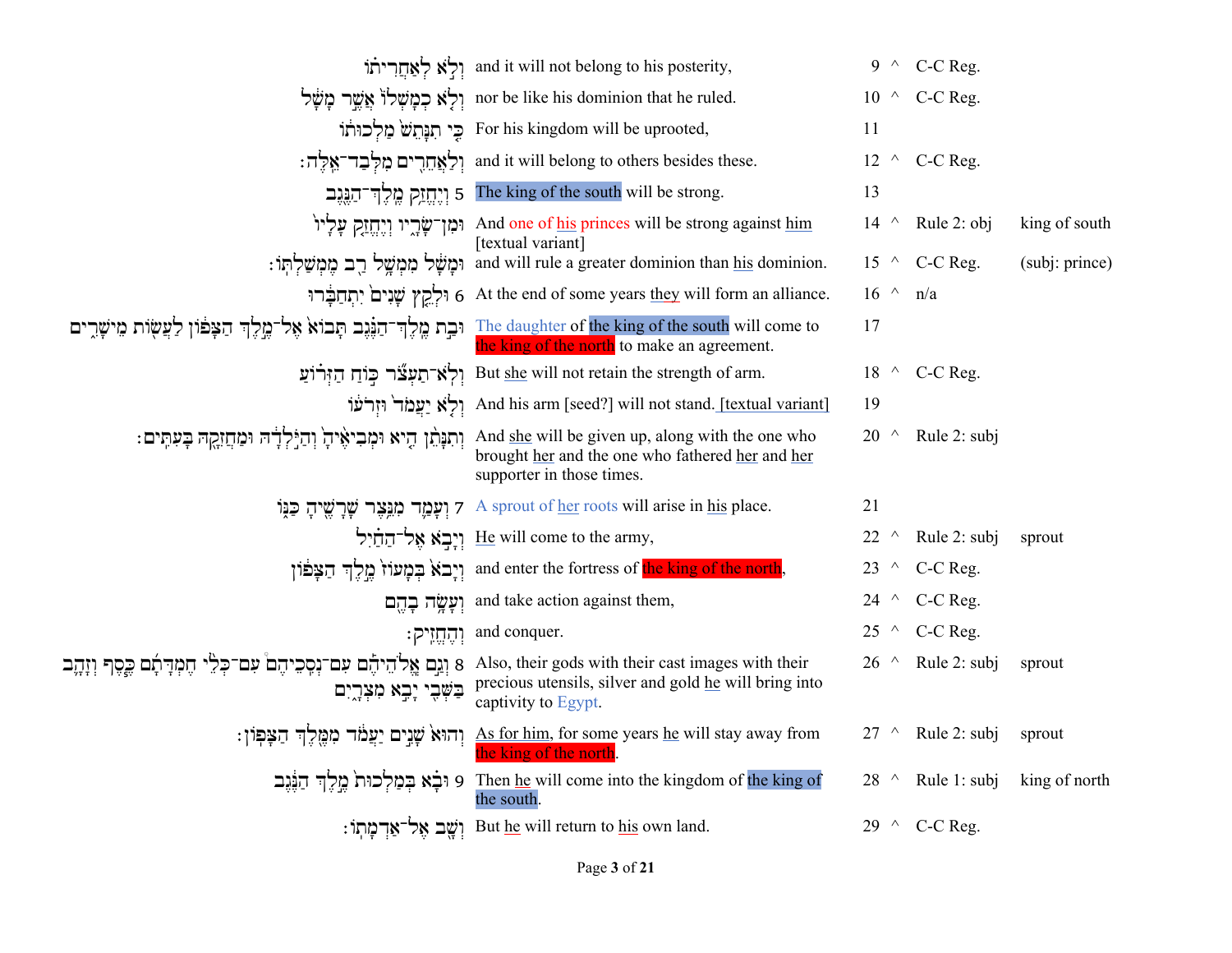|                                                                           | יִתְנַרוּ זוּבָנֵוּ (תַּבְנוּ sons will be stirred up                                                                                                               | 30          |                                       |               |
|---------------------------------------------------------------------------|---------------------------------------------------------------------------------------------------------------------------------------------------------------------|-------------|---------------------------------------|---------------|
|                                                                           | and gather a multitude of great forces. וְאָסְפוּ הֲמוֹן חֲיָלֵים רַבִּים                                                                                           |             | 31 $\land$ C-C Reg.                   |               |
|                                                                           | ring right right right right                                                                                                                                        |             | $32 \wedge$ Rule 2: subj              | king of north |
|                                                                           | יִשָּׁמֵן and overflow                                                                                                                                              |             | 33 $\land$ C-C Reg.                   |               |
| וִעָּבֶר                                                                  | and cross over.                                                                                                                                                     |             | 34 $\land$ C-C Reg.                   |               |
|                                                                           | יִישָׂב And again                                                                                                                                                   |             | 35 ^ Rule 2: subj                     |               |
|                                                                           | : יְיִתְנְרֶך עַד־מָעָזְה he will fight as far as his fortress.                                                                                                     |             | 36 $\land$ C-C Reg.                   |               |
|                                                                           | יִרְתְמַרְמַר מֵלֶךְ הַנֶּנֶב [11] The king of the south will be furious.                                                                                           | 37          |                                       |               |
|                                                                           | re will go out                                                                                                                                                      |             | 38 $\land$ Rule 2: subj king of south |               |
|                                                                           | ן נְלְחֵם עִמְוֹ עִם־מֱלֵךְ הַצָּפְוֹן and wage war with him, with the king of the north.                                                                           |             | 39 $\land$ C-C Reg.                   |               |
|                                                                           | יִהֲעֲמָיד <sup>וֹ</sup> הַמְזוֹן בְּבוֹן He will raise up a great multitude.                                                                                       | 40          | $\wedge$ Rule 2: subj                 | king of south |
|                                                                           | : יִנְתַּן הֱהָמְוֹן בְיָךְוֹ $\;$ The multitude will be placed in his hand.                                                                                        | 41          |                                       |               |
|                                                                           | וְנִשֶּׂא הֱהָמְוֹן 12 The multitude will be lofty,                                                                                                                 | 42          |                                       |               |
|                                                                           | יִרְוֹם לִבְבָוֹ and <u>his</u> heart will be lifted up.                                                                                                            | 43          |                                       |               |
|                                                                           | יִהְפֵּיל רִבֹאָוֹת He will bring down myriads,                                                                                                                     | 44 $\wedge$ | Rule 2: subj                          |               |
|                                                                           | : יִעְוֹז but he will not prevail.                                                                                                                                  |             | 45 $\land$ C-C Reg.                   |               |
|                                                                           | na Then <mark>the king of the north</mark> will return וִשָּׁב <sup>וֹ</sup> מַלֵּךְ הַצָּפֹּוֹן                                                                    | 46          |                                       |               |
| וְהֵעֱמֶיד הַמֹּוֹן רֵב מְן־הַרְאֹשָׁוֹן                                  | and raise up a multitude greater than the first.                                                                                                                    |             | 47 $\land$ C-C Reg.                   | king of north |
| וּלְקֵץ הָעִתָּים שָׁנִים יָבוֹא בוֹא בְּחַיִל נְּדִוֹל וּבִרְכְוּשׁ רֵב: | He will certainly come at the end of some years with<br>a great army and much equipment.                                                                            |             | 48 $\land$ C-C Reg.                   |               |
|                                                                           | י הַגֶּגֶב וַתְּלִה בִעְתִּים הָהֵם רַבְּים יַעַמְדָוּ עַל־קֶלֶךְ הַגֶּגֶב וַעֲלֹךְ זַיְגֶגֶב ( In those times many will stand up against the king of<br>the south. | 49          |                                       |               |
| וּבְגֵיַו פְּרִיצֵי עַמְּךָ יְנַשְׂאָוּ לְהַעֲמֶיד חָזָוֹן                | The violent ones of your people will rise up to<br>confirm the vision.                                                                                              | 50          |                                       |               |
|                                                                           | : וְנִכְשֱלוּ But they will stumble.                                                                                                                                |             | 51 $\land$ Rule 2: subj violent ones  |               |
|                                                                           | The king of the north will come וְיָבֹא מֱלֶךְ הַצָּפֹּוֹן                                                                                                          | 52          |                                       |               |
|                                                                           | and lay siege mounds וְיִשְׁפֹּךְ סְוֹלֵלָה                                                                                                                         |             | 53 $\land$ C-C Reg.                   |               |
|                                                                           |                                                                                                                                                                     |             |                                       |               |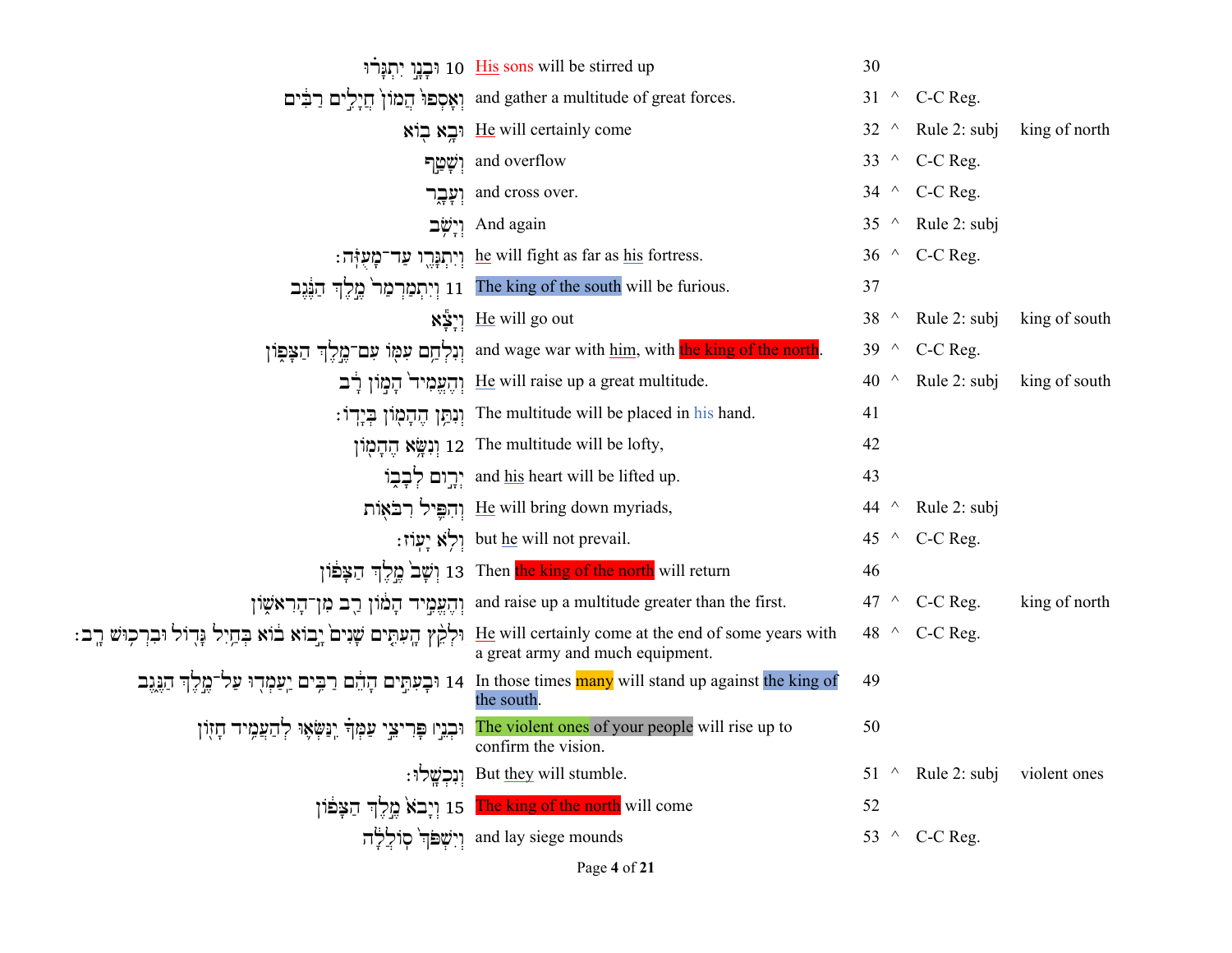|                           | ולְכָר עִיר מִבְצָרְוֹת and capture a fortified city.                                                                                  |              | 54 $\land$ C-C Reg.      |                                               |
|---------------------------|----------------------------------------------------------------------------------------------------------------------------------------|--------------|--------------------------|-----------------------------------------------|
|                           | יוְרֹעָוֹת הַגֶּנֶב <sup>י</sup> לְא יַעֲמֹדוּ יְעַם מִבְחָרָיו The arms of the south will not stand, nor <u>his</u> choice<br>troops. | 55           |                          |                                               |
|                           | : יְאֵין כְּחַ לַעֲמְר There will be no strength to stand.                                                                             | 56           |                          |                                               |
|                           | יל פּרְצוֹנוֹ 16 The one who comes to him will do according to his                                                                     | 57           |                          |                                               |
|                           | יאֵין עוֹמֱד לִפְנָיו without anyone standing before him.                                                                              |              | 58 $\land$ Rule 2: obj   | the one who comes<br>(king of north)          |
|                           | יִיעֲמָׂד בְאֱרֶץ־הַצְּבֶי He will stand in the beautiful land,                                                                        |              | 59 $\land$ Rule 1: subj  | "him" (king of north)                         |
|                           | : וְכָלָה בְיָדְוֹ with complete destruction in his hand.                                                                              | 60           |                          |                                               |
|                           | וּרְיָשָׂם פְּנְיוּ לְבוֹא בִּתְקָף הָל־מַלְכוּתָוֹ 17 He will set his face to come with the strength of his<br>entire kingdom.        | $61^{\circ}$ | Rule 2: subj             |                                               |
|                           | יִישָּׁרִים עִמְוֹ נִעֲשֶׂה He will form alliances with him, [textual variant]                                                         |              | 62 $\land$ Rule 2: subj  | the one who sets his<br>face (king of north)  |
|                           | and give <u>him</u> the daughter of women to destroy it.<br>נִכְת הַנָּשִׁים יִתְּן־לְוֹ לְהַשְׁחִיתָוֹה                               |              | 63 $\land$ C-C Reg.      |                                               |
|                           | יִלְא תַעֲמָד But <u>she</u> will not stand                                                                                            | 64 $\wedge$  | Rule 1: subj             | "daughter"                                    |
| : תְהָיֵה nor be for him. |                                                                                                                                        |              | 65 $\land$ C-C Reg.      |                                               |
|                           | ן יְשֵׁבוּ פְּנְיוֹ 18 He will set his face to the coastlands [Ketiv: He will<br>turn back his face]                                   | $66^{\circ}$ | Rule 1: subj             | "him" (king of north)                         |
|                           | וְלָכָך רַבִּים and capture many.                                                                                                      |              | 67 $\land$ C-C Reg.      |                                               |
|                           | ּוְהִשְׁבִּית קַצֵּין חֻרְפָּתוֹ But a commander will put a stop to his taunt.                                                         | 68           |                          |                                               |
|                           | : בַּלְתֵּי חֵרִפָּתְוֹ יָשֵׁיב לְוֹ Rather, he will turn back his taunt on him.                                                       | 69 $\land$   | C-C Reg.                 |                                               |
|                           | יִצְרָצְוֹ 19 He will then turn his face back to the fortresses of<br>his own land. <sup>4</sup>                                       | $70^{\circ}$ | Rule 1: subj             | "him" (king of north)                         |
|                           | But he will stumble וְנִכְשֵׁל                                                                                                         |              | $71 \wedge$ Rule 2: subj | the one who turns his<br>face (king of north) |
|                           | and fall וְנַפֵּל                                                                                                                      |              | 72 $\land$ C-C Reg.      |                                               |
|                           | :מְצֵא יְמַצֵא nd not be found.                                                                                                        |              | 73 $\land$ C-C Reg.      |                                               |

<sup>4</sup> Oliver Glanz prefers to understand the referent here and in the rest of v. 19 as the "commander" of v. 18.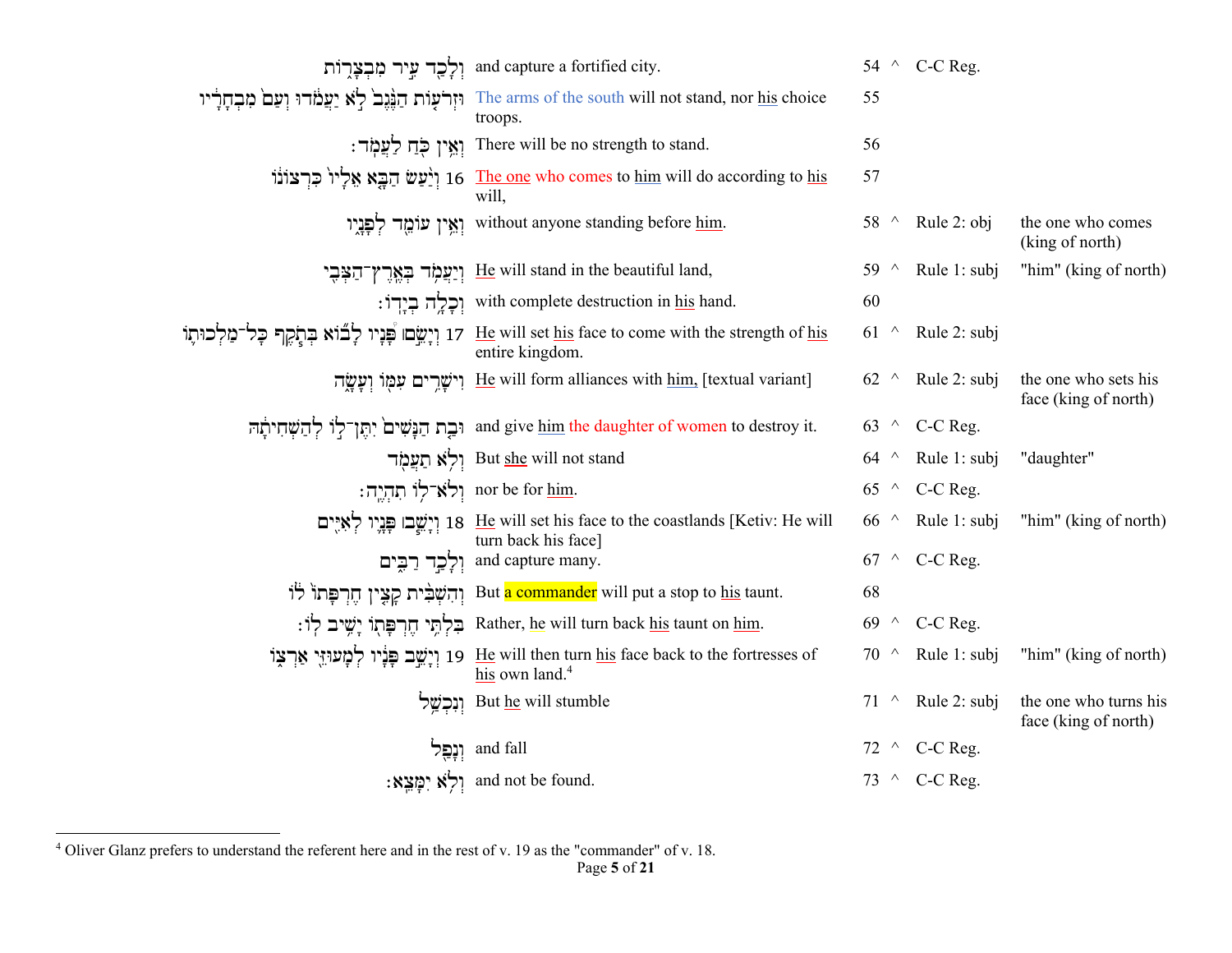|                                                                                   | ות פּוֹלְכָוּת (עַמְעֲבִיר נוֹגְשׂ הָדֶר מַלְכָוּת In his place will arise one who sends out an exactor<br>for the splendor of the kingdom. | 74           |                        |                                                        |
|-----------------------------------------------------------------------------------|---------------------------------------------------------------------------------------------------------------------------------------------|--------------|------------------------|--------------------------------------------------------|
| וּבְיָמֶים אֲחָדִים יִשָּׁבֵר וְלָא בְאַפֵּיִם וְלָא בְמִלְחָמֶה:                 | But in a few days he will be broken, but not in anger<br>or in battle.                                                                      | $75^{\circ}$ | Rule 2: subj           | the one who sends<br>out an exactor (king<br>of north) |
|                                                                                   | רַבְּנוֹ נִבְזֶה 21 In his place will arise a contemptible person.                                                                          | 76           |                        |                                                        |
|                                                                                   | ילא־נָתְנְוּ עָלָיו הְוֹד מַלְכְוּת They did not confer royal dignity on him.                                                               | $77~\wedge$  | Rule 2: obj            | contemptible person<br>(king of north)                 |
|                                                                                   | ri re will come in quietly,                                                                                                                 | $78^{\circ}$ | Rule 1: subj           |                                                        |
|                                                                                   | : וְהָחֱזִיק מַלְכְוּת בַּחֲלַקְלַקְוֹת and will seize the kingdom by smoothness.                                                           | $79^{\circ}$ | C-C Reg.               |                                                        |
|                                                                                   | יִשָּׁטִּפְוּ מִלְפָּנֵיו (22 The sweeping arms will be swept away before <u>him,</u>                                                       | 80 $\land$   | Rule 2: obj            |                                                        |
|                                                                                   | : יִישֶּׁבֵרוּ וְגָם נְגִיד בִּרְית: and will be broken, also the prince of the covenant.                                                   |              | 81 $\land$ C-C Reg.    |                                                        |
| 23 וּמִן־הֶתְחַבְּרִוּת אֵלֶיו יַעֲשֱה מִרְמֶה                                    | After the making of an alliance with him he will<br>practice deception.                                                                     | 82 $\land$   | Rule 2: subj           | contemptible person                                    |
|                                                                                   | יעַלָה He will go up                                                                                                                        | 83 $\wedge$  | Rule 2: subj           |                                                        |
| וִעַצָם בִמְעַט־גִּוֹי:                                                           | and become mighty with a small people.                                                                                                      |              | 84 ^ C-C Reg.          |                                                        |
|                                                                                   | יְבוֹא יִבְמִשְׁמַנֵּי מְדִינָה $24$ He will come quietly and into the rich areas of the<br>province.                                       | 85 $\land$   | Rule 2: subj           |                                                        |
| וְעָשָׂה אֲשֶׁר לֹא־עָשָׂוּ אֲבֹתָיוֹ וַאֲבִוֹת אֲבֹתָויו                         | He will do that which neither his fathers nor his<br>forefathers have done.                                                                 | 86 $\wedge$  | Rule 2: subj           |                                                        |
| فَتَنْكَ لَهُكُمْ نَفْحَنِهَ جُثَنْهَ نَظَنْبِكَ                                  | He will distribute to them plunder and spoil and<br>wealth.                                                                                 | 87 $\wedge$  | Rule 2: subj           |                                                        |
| וְעַל מִבְצָרֶים יְחַשֵּׁב מַחְשְׁבֹתֶיו וְעַד־עֵת:                               | Against the fortifications he will devise his plans,<br>but only for a time.                                                                | 88 $\land$   | Rule 2: subj           |                                                        |
| 25 וְיָעֵר כֹּחֹוֹ וּלְבָבוֹ עַל־מֱלֶךְ הַנֵּגֶב בְּחַיִל נְּדוֹל"                | He will arouse his strength and his heart against the<br>king of the south with a large army.                                               | 89 $\land$   | Rule 2: subj           |                                                        |
| וּמֶלֶךְ הַנֶּנֶב יִתְנְּרֶה לַמִּלְחָמָה בְּחַיִל־נָּדִוֹל וְעָצִוּם עַד־<br>מאד | The king of the south will be stirred up for the battle<br>with a great and very strong army.                                               | 90           |                        |                                                        |
|                                                                                   | יַלְא יַעֲמֹד But he will not stand.                                                                                                        | 91 $\wedge$  | Rule 2: subj.          | king of south                                          |
|                                                                                   | : בְּי־יַחְשָׁבְוּ עָלָיו מַחֲשָׁבְוֹת For plans will be devised against him.                                                               |              | 92 $\land$ Rule 2: obj |                                                        |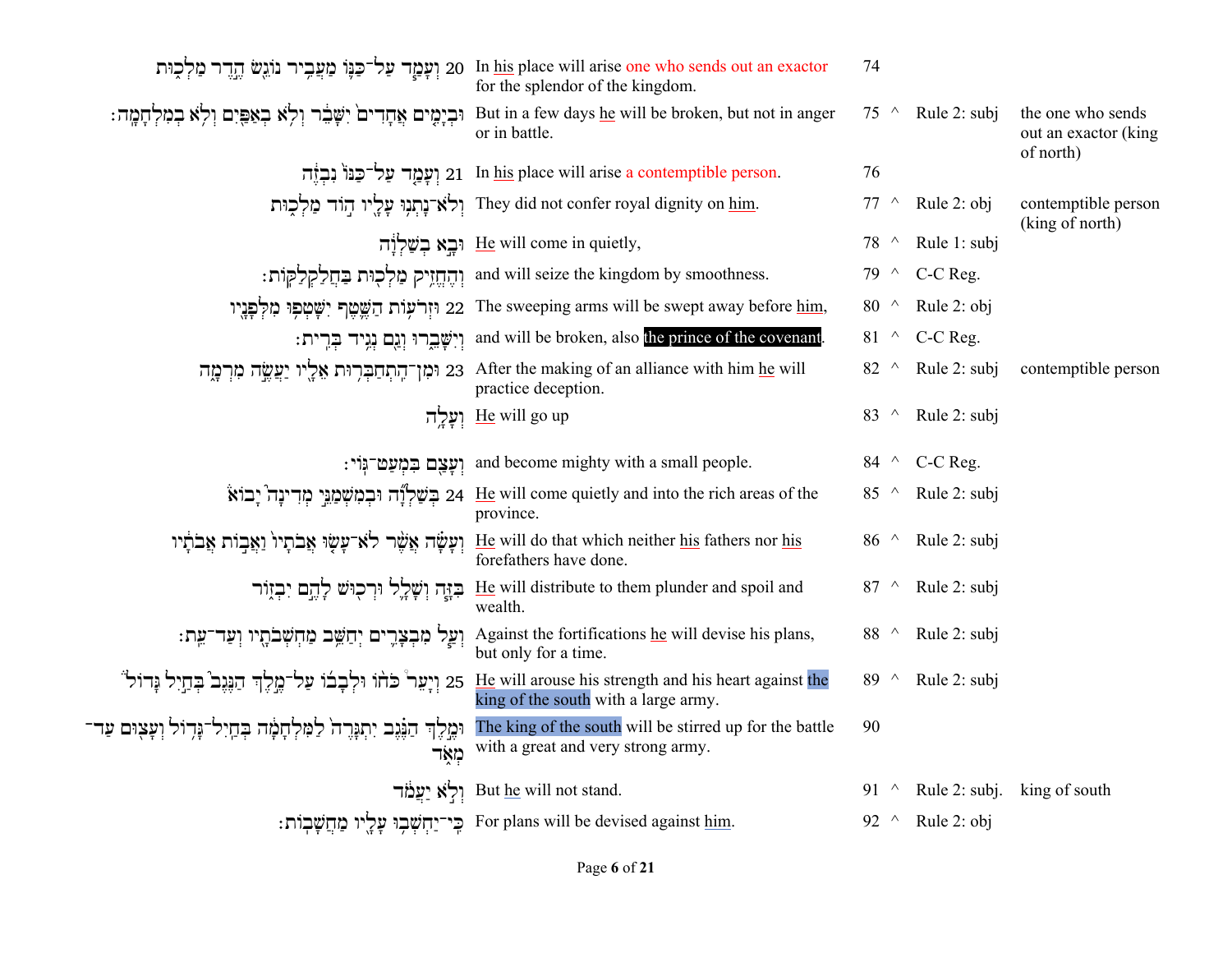| יִשְׁבְּרֶוּהוּ 26 And <mark>those who eat his provisions</mark> will break <u>him</u> .                 | 93 $\wedge$     | Rule 1: obj              |                       |
|----------------------------------------------------------------------------------------------------------|-----------------|--------------------------|-----------------------|
| יִשְׁמֻוֹף His army will be swept away, [textual variant]                                                | 94              |                          |                       |
| : וְנָפְלִוּ חֲלָלִים רַבֵּים and many will fall slain.                                                  | 95              |                          |                       |
| וֹשְנֵיהֶם הַמְּלְכִים לְבְבָם לְמֵרָי 27 As for the two kings, <u>their</u> hearts will be set on evil. | 96              |                          |                       |
| יְעֲלִדְוָן אֶחֶד כְּזָבְ יְדַבְּרוּ At the same table they will speak lies.                             | 97 $\wedge$     | Rule 2: subj             | the two kings         |
| רְלָא תִצְלָח But it will not succeed.                                                                   | 98              |                          |                       |
| י־עָוֹד קֵץ לַמּוֹעֵר For the end is still for an appointed time.                                        | 99              |                          |                       |
| ן יְשָׁב אַרְצוֹ בִרְכְוּשׁ בְּדֹוֹל 28 He will return to his land with great riches,                    | 100<br>$\wedge$ | Rule 2: subj             | contemptible person   |
| with his heart set against the holy covenant.                                                            | 101             |                          | (king of north)       |
| וַעֲשָׂה He will take action.                                                                            | $102$ ^         | Rule 2: subj             |                       |
| : יְשֶׁב לְאַרְצְוֹ Then <u>he</u> will return to his own land.                                          | $103$ ^         | Rule 2: subj             |                       |
| לַמּוֹעֵד יָשָׁוּב 29  At the appointed time <u>he</u> will again                                        | $104$ ^         | Rule 2: subj             |                       |
| come into the south.                                                                                     | $105$ ^         | C-C Reg.                 |                       |
| : יְלְאׁ־תִהְיֶה כְּרְאֹשׁנֶה וְכְאַחֲרֹנֶה But it will not be as at first or the last.                  | 106             |                          |                       |
| 'פְתִּים בִתְים 30 Ships of Kittim will come against <u>him</u> .                                        | $107$ ^         | Rule 2: obj              |                       |
| He will be disheartened וְנִכְאָה                                                                        | $108$ ^         | Rule 1: subj             | "him" (king of north) |
| and turn back.                                                                                           | $109$ ^         | C-C Reg.                 |                       |
| יִזְעֲם עַל־בְּרִית־קֲוֹדֻ־שׁ $\;$ He will be indignant against the holy covenant                        | $110$ ^         | Rule 2: subj             |                       |
| יִעֲשָׂה and take action.                                                                                | $111 \sim$      | C-C Reg.                 |                       |
| יִשֶׁב He will again                                                                                     | $112$ ^         | Rule 2: subj             |                       |
| : יְבְרִית קְרָים pay attention to those who forsake the holy                                            |                 | 113 $\land$ C-C Reg.     |                       |
| וּזְרֹעֵים מִמֱנּוּ יַעֲמָׂדוּ 31 Arms will arise from him                                               | 114             |                          |                       |
| ּוְחִלְלוּ הַמִּקְדֶשׁ הַמָּטוֹז and will profane the sanctuary fortress.                                |                 | 115 $\land$ C-C Reg.     |                       |
| וְהֵסְירוּ הַתְמָיד $\Delta$ They will remove the $tami d$                                               |                 | 116 $\land$ Rule 2: subj | arms                  |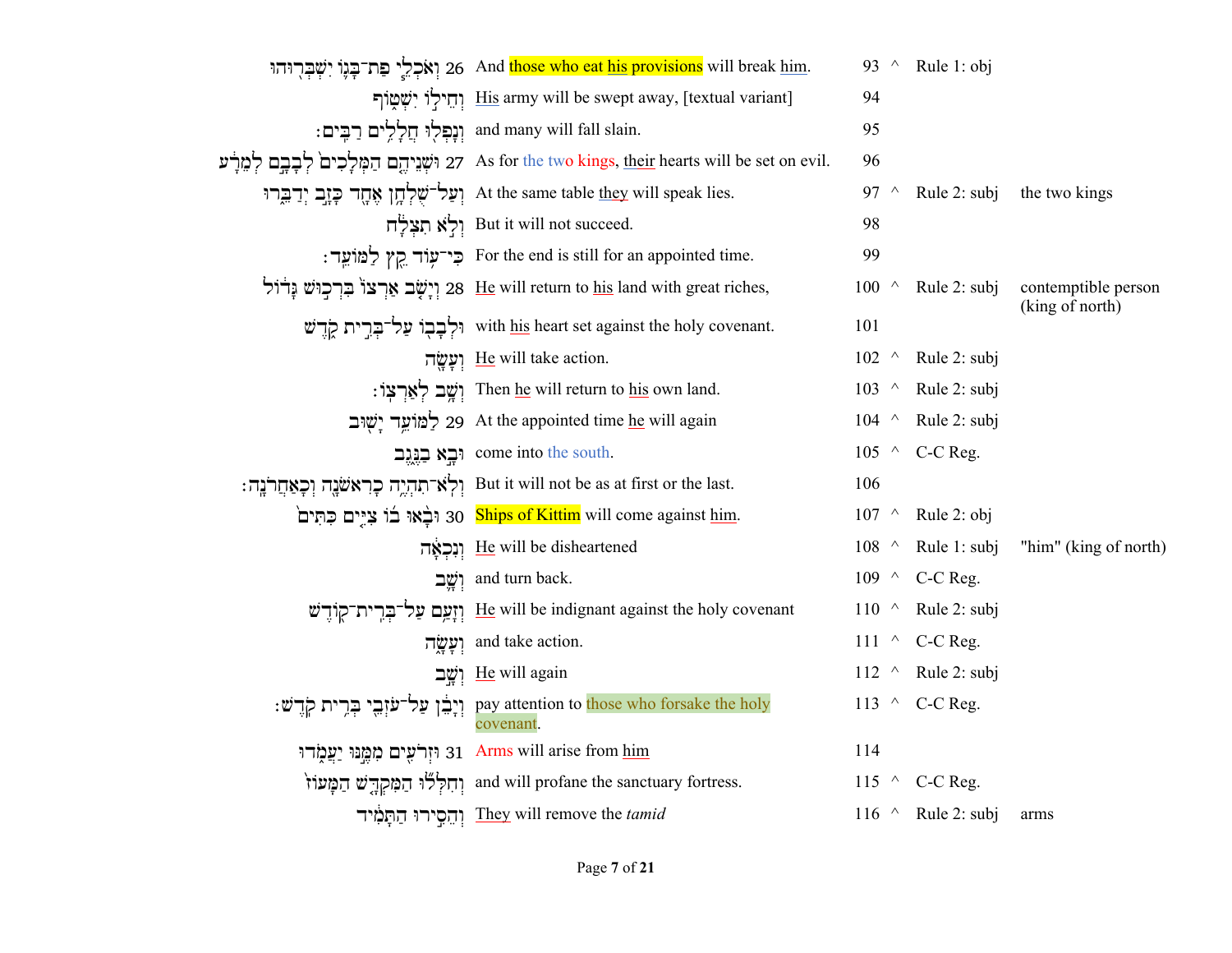|                                                                                                                         | : וְנָתְנָוּ הַשָּׁקְוּץ מְשׁוֹמֵם and set up the desolating abomination.                                                  |             | 117 $\land$ C-C Reg.      |                      |
|-------------------------------------------------------------------------------------------------------------------------|----------------------------------------------------------------------------------------------------------------------------|-------------|---------------------------|----------------------|
|                                                                                                                         | ות יַחֲגָיף בַּחֲלַקֶּוֹת 32 He will corrupt those who act wickedly towards the<br>covenant with smooth words.             | $118$ ^     | Rule 2: subj              | "he" (king of north) |
|                                                                                                                         | יַחֲזָקוּ But the people who know their God will be strong                                                                 | 119         |                           |                      |
|                                                                                                                         | : יִעָּשְׂוּ and take action.                                                                                              |             | 120 $\land$ C-C Reg.      |                      |
| 33 וּמַשְּׂבֵילִי עָם יָבֻינוּ לְרַבִּים                                                                                | The wise among the people will give understanding<br>to the many.                                                          | 121         |                           |                      |
| וְנִכְשְׁלוּ בְחֱרֶב וּבְלֶהָבֶה בִּשְּׁבִי וּבְבִזֶּה יָמִים:                                                          | They will stumble by sword, flame, captivity, and<br>plunder for some days.                                                |             | $122 \wedge$ Rule 1: subj | the many             |
|                                                                                                                         | יִעְזֶרְוּ עֵזֶרְ יִעֲזֶר מִעֲט 34 When <u>they</u> stumble, <u>they</u> will be helped with a little<br>help.             |             | 123 $\land$ Rule 2: subj  | (same)               |
|                                                                                                                         | : וְנִלְוָוּ עֲלֵיהֱם רַבִּים בַּחֲלַקְלַקְוֹת: And <mark>many</mark> will join <u>them</u> in hypocrisy.                  |             | 124 $\land$ Rule 2: obj   | (same)               |
| some of the wise will stumble to refine, purge, and ומן־הַמַּשְׂכִילֵים יִבְשָׁלוּ לִצְרְוֹף בְהֶם וּלְבְרֵר וְלַלְבֵּן | ית קין make them white until the time of the end.                                                                          | 125         |                           |                      |
|                                                                                                                         | : כִּי־עָוֹד לַמּוֹעֵד For it is still for an appointed time.                                                              | 126         |                           |                      |
|                                                                                                                         | יִעָשָׂה כִרְצוֹנוֹ הַמֵּלֵךְ 36 The king will do according to his will.                                                   | 127         |                           |                      |
|                                                                                                                         | ויתרומם He will exalt himself,                                                                                             | $128$ ^     | Rule 2: subj              | "the king"           |
|                                                                                                                         | יִרְתְנַדֵּל עַל־כָּל־אֶל and will magnify himself against every god,                                                      |             | 129 $\land$ C-C Reg.      |                      |
|                                                                                                                         | חַקֲלְאֶוֹת יְדַבֶּר נִפְלְאָוֹת and will speak amazing things against the God of<br>gods.                                 |             | 130 $\land$ C-C Reg.      |                      |
|                                                                                                                         | יְהִצְלְידַן עַר־כָּלָה זַעַם He will succeed until the indignation is finished.                                           |             | 131 $\land$ Rule 2: subj  | ("he"--the king)     |
|                                                                                                                         | וּ For what is determined will be done.                                                                                    | 132         |                           |                      |
|                                                                                                                         | יִבְּין אָבֹתָיוֹ לְא יָבִין 37 $\,$ He will not acknowledge the gods of his ancestors.                                    | 133 $\land$ | Rule 2: subj              |                      |
|                                                                                                                         | יָבִין He will not acknowledge the one desired by women, וְעַל־הָעֲל־כָל־אֱלִוּהַ לַא יָבִין<br>or any god.                |             | 134 $\land$ C-C Reg.      |                      |
|                                                                                                                         | : כֵּי עַל־כָּל יְתִנְדֵל For he will magnify himself above all.                                                           |             | 135 $\land$ Rule 2: subj  |                      |
|                                                                                                                         | 38 In its place <u>he</u> will honor the god of fortresses.<br>38 In its place <u>he</u> will honor the god of fortresses. |             | 136 $\land$ Rule 2: subj  |                      |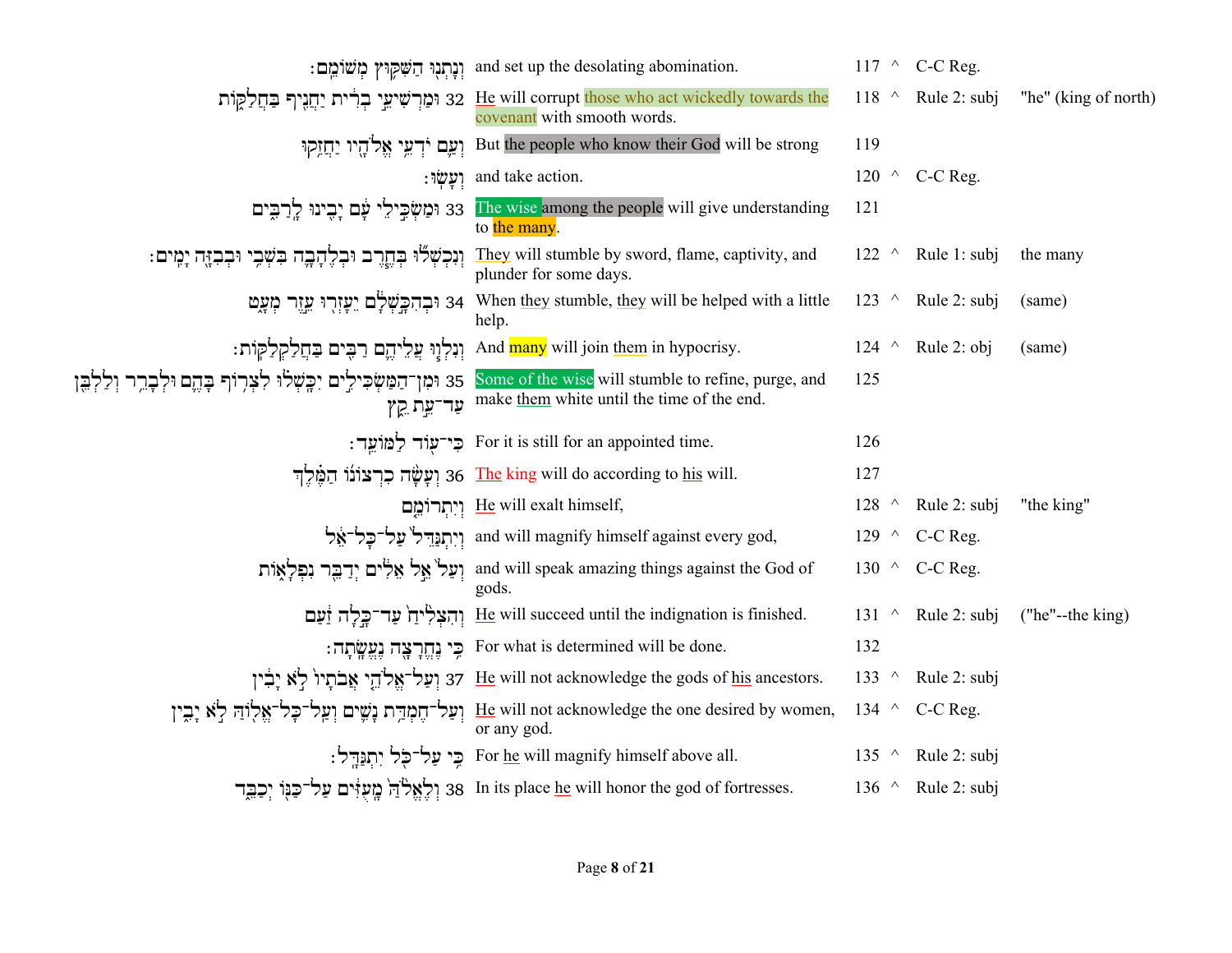| A god whom his ancestors did not know he will מְלֶאֱלֹוָה אֲשֶׁר לֹא־יְדָעֲהוּ אֲבֹתָיו יְכַבֶּד בְּזָהָב וּבְכֶסֶף<br>ּוּבְאֶבֶן יְקָרֶה וּבַחֲמֻדְוֹת: | honor with gold and silver and precious stones and<br>desirable things.                                                                                                                                                                                                   |                 | 137 $\land$ C-C Reg.     |                       |
|----------------------------------------------------------------------------------------------------------------------------------------------------------|---------------------------------------------------------------------------------------------------------------------------------------------------------------------------------------------------------------------------------------------------------------------------|-----------------|--------------------------|-----------------------|
| 39 וְעָשֶּׂה לְמִבְצְרֵי מֱעָזִים עִם־אֱלְוֹהַ גֵכְר אֲשֶׁר הַכִּיר                                                                                      | He will take action against the strongholds of<br>fortresses with a foreign god, whom he recognizes.                                                                                                                                                                      | 138 $\land$     | Rule 2: subj             |                       |
|                                                                                                                                                          | יַרְבֶּה כְּבְוֹד He will increase honor.                                                                                                                                                                                                                                 |                 | 139 $\land$ Rule 2: subj |                       |
|                                                                                                                                                          | יִהְמָשִׁילָם בֵרְבִּים He will make them rule over the many,                                                                                                                                                                                                             | 140 $\land$     | Rule 2: subj             |                       |
|                                                                                                                                                          | : יַחַלֵּק בִּמְחִיר<br>and apportion the land for a price.                                                                                                                                                                                                               |                 | 141 $\land$ C-C Reg.     |                       |
|                                                                                                                                                          | יתְנַגָּח עִמוֹ כֶּוָלֶךְ חַנֶּגֶב At the time of the end the king of the south will join וּבְעֵת קֵץ יִתְנַגָּח עִמוֹ כֶּוָלֶךְ חַנֶּגֶב<br>in combat with him.                                                                                                          | 142             |                          |                       |
| רִבּוֹת                                                                                                                                                  | Fut <mark>the king of the north</mark> will storm against <u>him</u> with   143   ^   Rule 2: obj   إبا بالإبار بالإجاد بالمستما But <mark>the king of the north</mark> will storm against <u>him</u> with   143   ^   Rule 2: obj<br>chariots, horsemen, and many ships. |                 |                          | king of south         |
|                                                                                                                                                          | וּבְא בַאֲרָצָוֹת He will enter countries,                                                                                                                                                                                                                                |                 | 144 $\land$ C-C Reg.     | (king of north)       |
| וִשָּׁטֵר                                                                                                                                                | and overflow,                                                                                                                                                                                                                                                             | 145 $\land$     | C-C Reg.                 |                       |
| ּוִעָּבֶר:                                                                                                                                               | and cross over.                                                                                                                                                                                                                                                           |                 | 146 $\land$ C-C Reg.     |                       |
|                                                                                                                                                          | יִבְאֹ בִּאֲרֵץ הַצִּבְי 41 He will enter the beautiful land.                                                                                                                                                                                                             | 147<br>$\wedge$ | Rule 2: subj             |                       |
|                                                                                                                                                          | יִרֲבָּוֹת יִכַּשֵּׁלוּ Many (lands) will fall,                                                                                                                                                                                                                           | 148             |                          |                       |
| וְאֵלֶה יִמְלְטַוּ מִיָּדוֹ אֱדַוֹם וּמוֹאָב וְרֵאשִׁית בְּגֵי עַמְוֹן:                                                                                  | but these will escape his hand, Edom, Moab, and the<br>leaders of the Ammonites.                                                                                                                                                                                          | 149             |                          |                       |
|                                                                                                                                                          | יִדְוֹ בַאֲרָצְוֹת 42 $\,$ He will stretch his hand into (other) lands,                                                                                                                                                                                                   | $150$ ^         | Rule 2: subj             |                       |
|                                                                                                                                                          | : וְאֱרֵץ מִצְרַׂיִם לְא תִהְיֶה לִפְלֵישֶה and the land of Egypt will not escape.                                                                                                                                                                                        | 151             |                          |                       |
| 43 וּמָשַׁל בְּמִכְמַנֵּי הַזָּהֶב וְהַכֶּ֫סֶף וּבְכָל חֲמֻדָוֹת מִצְרֶיִם                                                                               | He will rule over the hidden treasures of gold and<br>silver and over the precious things of Egypt,                                                                                                                                                                       | 152<br>$\wedge$ | Rule 2: subj             |                       |
|                                                                                                                                                          | : וְלָבִים וְכָשִׁים בִּמְצִעָּדְיו with the Libyans and Ethiopians in his footsteps.                                                                                                                                                                                     | 153             |                          |                       |
|                                                                                                                                                          | ן וּמִאֲכְוֹת יְבַהֲלָהוּ מִמְזְרֶח וּמִצְפִוֹן 44 But reports from the east and the north will frighten<br>him.                                                                                                                                                          | $154$ ^         | Rule 2: obj              |                       |
| וְיָצָא בְחֵמָא גְדֹלָה לְהַשְׁמִיד וְלְהַחֲרִים רַבְּים:                                                                                                | He will go out with great fury to destroy and to<br>exterminate many.                                                                                                                                                                                                     | $155$ ^         | Rule 1: subj             | "him" (king of north) |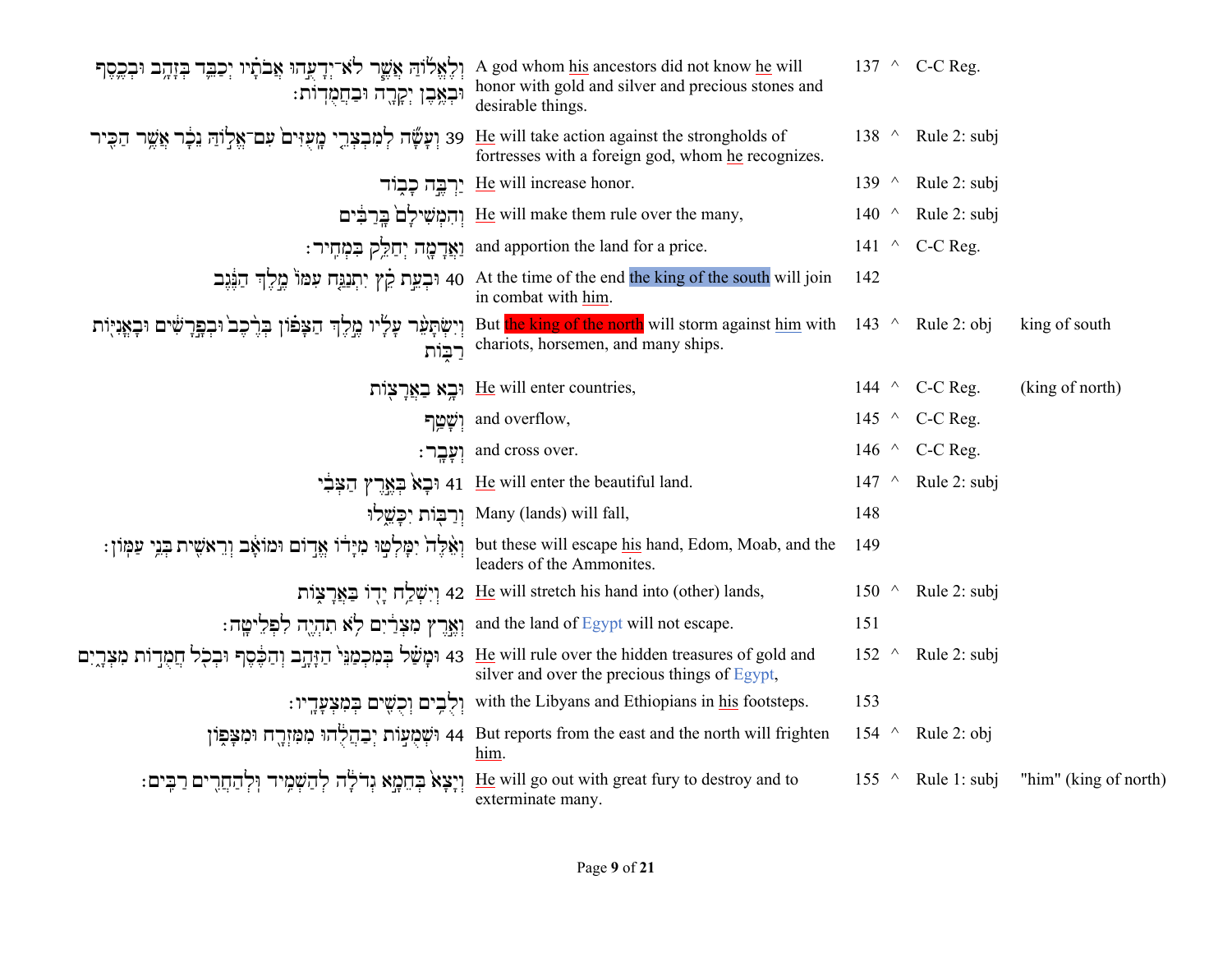|                                                                                                                  | יִיטַּע אָהֱלֶי אַפִּרְנוֹ בֵין יַמָּים לְהַר־צְבִי־קֶדֶשׁ 45 He will plant his royal tents between the seas and<br>the beautiful holy mountain. | $156$ ^ |           | Rule 2: subj |
|------------------------------------------------------------------------------------------------------------------|--------------------------------------------------------------------------------------------------------------------------------------------------|---------|-----------|--------------|
|                                                                                                                  | ie אַד־קְצּוֹ But he will come to his end,                                                                                                       | 157     | $\wedge$  | Rule 2: subj |
|                                                                                                                  | : יְאֵין עוֹזֵר לְוֹ with no one to help him.                                                                                                    | 158     | $\lambda$ | Rule 2: obj  |
| 1 12 וּבָעֵת הַהִיאْ יַעֲמֹד מִיכָאֵל הַשֵּׂר הַנְּדוֹל הָעֹמֵד עַל־<br>ּבּנֵי עַמֵּךְ                           | At that time Michael the great prince who stands<br>over the sons of your people will arise.                                                     | 159     |           |              |
| וְהָיְתָהֹ אֵת צָלָה אֲשֶׁר לְאֹ־נִהְיְתָהֹ מֶהְיָוֹת וּוֹי עַר הָעֵת<br>הַהְיֹא                                 | There will be a time of trouble which has not been<br>since a nation came to be until that time.                                                 | 160     |           |              |
| וּבְעֵת הַהִיאֹ יִמָּלֵט עַמְךֹּ כָּל־הַנִּמְצָא כָּתְוּב בַּסֵפֶר :                                             | At that time your people, all who are found written<br>in the book, will be delivered.                                                           | 161     |           |              |
| 2 וְרַבִּים מִיְשֵׁנֵי אַדְמַת־עָפֶר יָקִיצוּ אֵלֶה לְחַיֵּי עוֹלָם<br>וְאֵלֶה לַחֲרָפִוֹת לְדִרְאָוֹן עוֹלֵם: ס | Many of those who sleep in the dust of the ground<br>will wake up, some to eternal life and some to<br>shame and eternal contempt.               | 162     |           |              |
| ּ3 וְהַׂמַּשְׂכִלִים יַזְהֶרוּ כְּזָהַר הָרָקִיעַ וּמַצְדִּיקִי הָרַבִּים<br>כַכּוֹכָבִים לְעוֹלֵם וָעֱד: פ      | The wise will shine like the glow of the firmament,<br>the ones who turn the many to righteousness like the<br>stars forever and ever.           | 163     |           |              |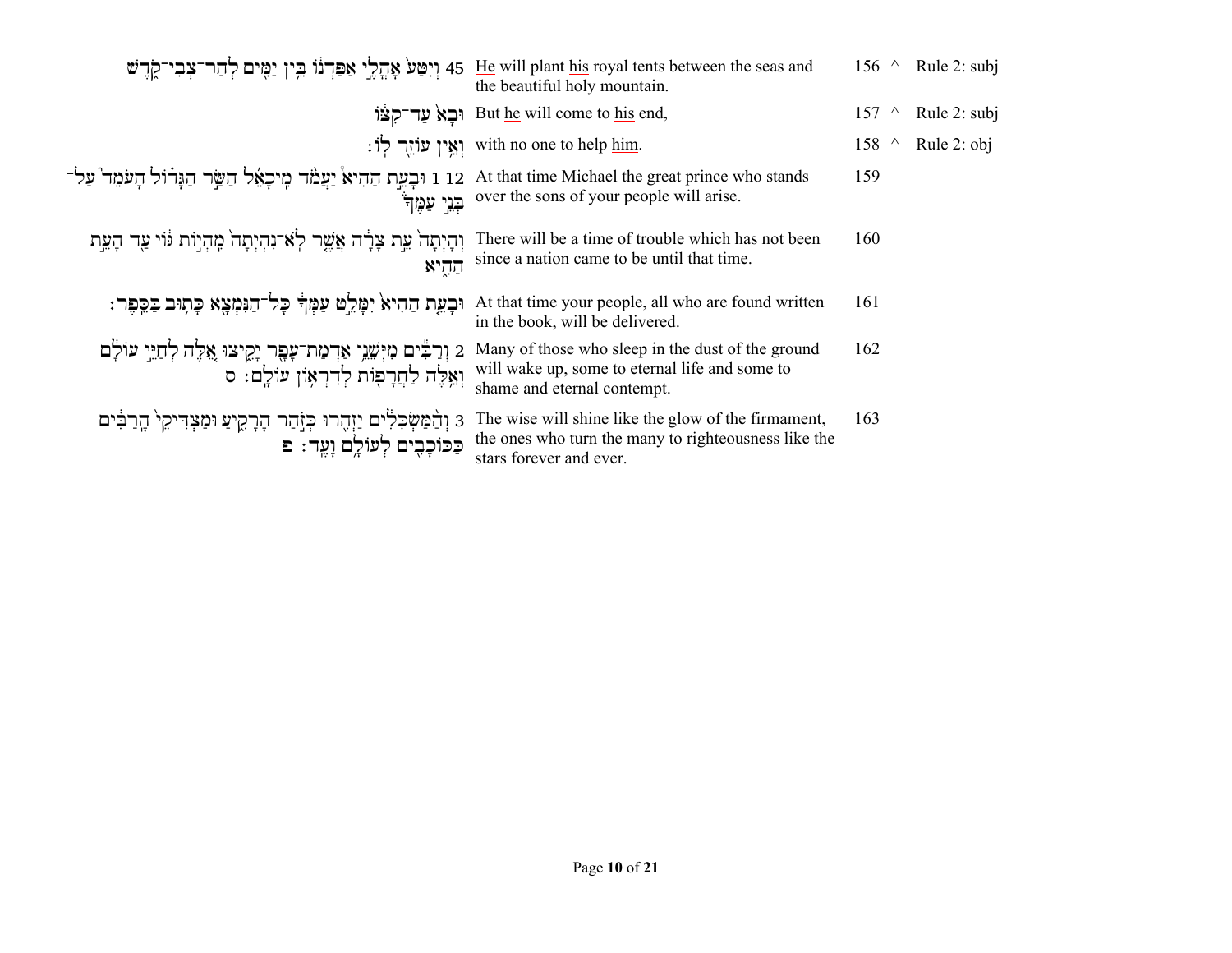#### Appendix: Notes on Selected Textual Variants

 It is beyond the scope of this study to attempt a reconstruction of the best text of the Daniel 11:2b-12:3. However, a discussion of textual variants is unavoidable, since some of them affect the analysis of the anaphoric references. The following consists of some notes on textual variants that are relevant to the application of de Regt's rules on anaphoric references.

#### *11:5*

There is a textual variant in 11:5 that affects the location of a clause boundary, and the presence or absence of an anaphoric reference.

| MТ                                                                    | ОG                      | <b>Theod</b>                 |
|-----------------------------------------------------------------------|-------------------------|------------------------------|
| s   καὶ ἐνισχύσει βασιλεὺς   נֻיְחֱזָק מֶלֶדְ־הַגֶּגֶב וּמִן־שָּׂרָיו |                         | καὶ ἐνισχύσει ὁ βασιλεὺς τοῦ |
|                                                                       | Αίγύπτου                | <b>VOTOU</b>                 |
| וְיֶחֱזַק עָלְיוֹ                                                     | καὶ εἶς ἐκ τῶν δυναστῶν | καὶ εἶς τῶν ἀρχόντων αὐτῶν   |
|                                                                       | κατισχύσει αυτόν        | ένισχύσει έπ' αύτον          |

In the above example, the Masoretic cantillation suggests that the expression רְמִן־שָֽׂךָיוּ "and one" of his princes" belongs to the first clause, but the Greek translations, both the Old Greek and Theodotion (hereafter, OG and Theod), take it as part of the second clause. The Latin Vulgate agrees with the Greek sentence division, but the Syriac Peshitta follows the MT. If the MT is followed, both the subject and the object of the second clause are anaphoric, but if the Greek is followed, the clause has an explicit subject. Following the Greek versions results in a more natural sentence break, though it requires emending the verb in the second clause from זקַחֱ יֶוְ to זקַחֱ יְֶ. This in turn could easily be explained as a copying error due to the fact that the verse begins with זקַחֱ יֶוְ) dittography resulting from homoioarchon). Hence, in this passage the sentence division of the Greek translations has been adopted. On the other hand, it should be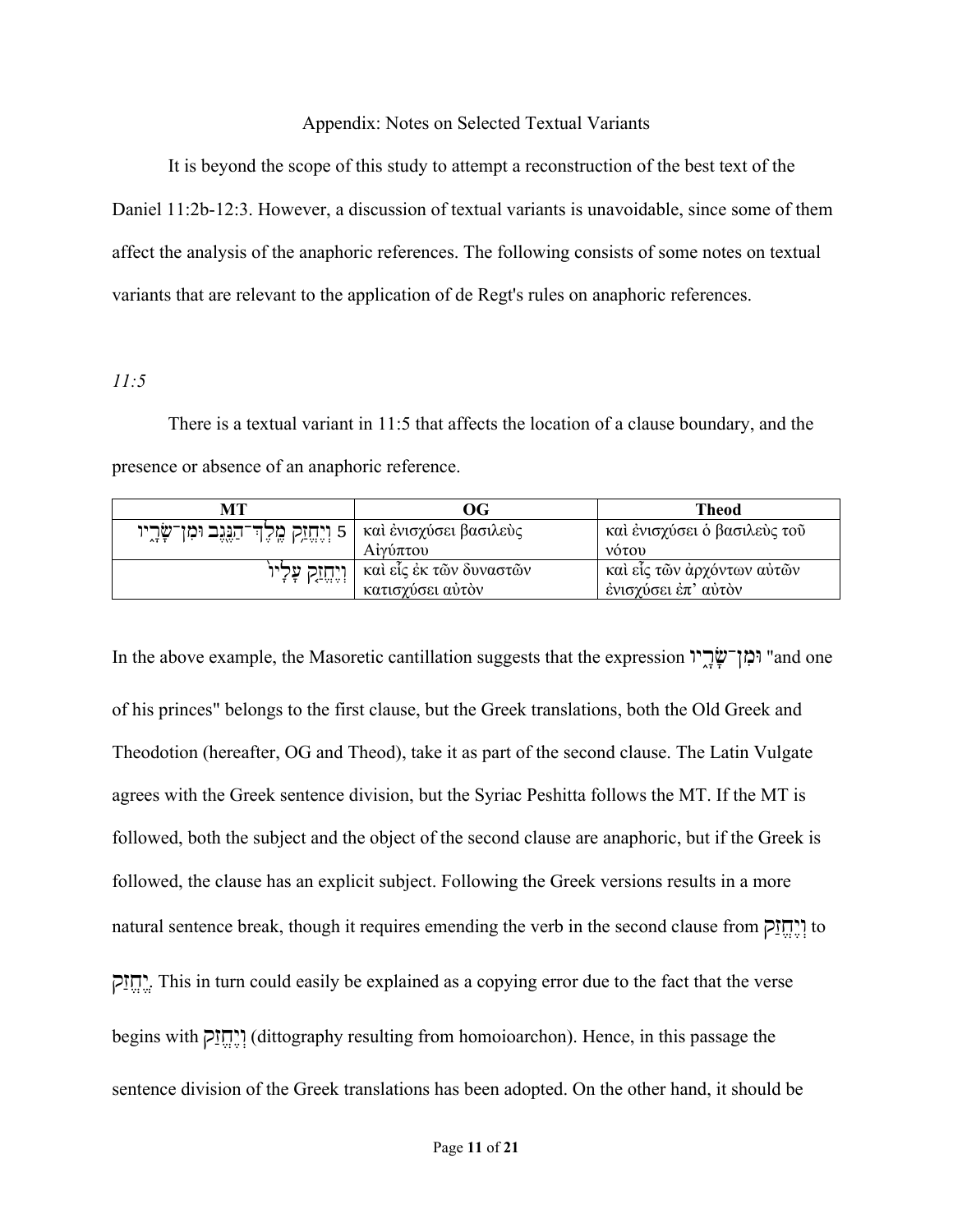mentioned in defense of the MT sentence division that there are no other instances in the biblical Hebrew corpus of sentences beginning with Čוּמןִ + noun phrase acting as subject. This does not preclude וּמָן־שׂׂূ from being the subject at the beginning of a clause, but it must be recognized that this is rare. $5$ 

## *11:6*

 The OG departs considerably form the MT in 11:6, including, most curiously, the absence of any mention or reference to the daughter of the king of the south. However, most of the differences in OG are not supported by other witnesses. The most interesting variant in this verse comes from Theod.

| MТ                                                                   | $\overline{\textbf{O}}$                                               | <b>Theod</b>                                                                                              |
|----------------------------------------------------------------------|-----------------------------------------------------------------------|-----------------------------------------------------------------------------------------------------------|
| וְלָא יַעֲמֹד וּזְדֹעוֹ                                              | καὶ ὁ βραχίων αὐτοῦ ναρχήσει<br>καί τῶν συμπορευομένων μετ'<br>αύτου, | καί ού στήσεται τὸ σπέρμα<br>αύτου,                                                                       |
| וְהִנְּהֵן הָיא וּמְבִיאָיהָ וְהַיַּלְדָה<br>וּמַחֲזָקָהּ בָעִתְּים: |                                                                       | καί παραδοθήσεται αύτη καί οί<br>φέροντες αύτην και ή νεάνις και<br>ο κατισχύων αύτην έν τοίς<br>καιροΐς. |
|                                                                      | καί μενεῖ είς ὥρας.                                                   |                                                                                                           |

In the first clause above according to the MT has an anaphoric subject along with an additional specified subject żרעֹ זְוּ" and his arm." There is, however, a variant in a couple Hebrew manuscripts where the word occurs without the conjunction, זְרֹעוֹ "his arm," in which case the clause has a simple specified subject. This appears to be followed by both OG and Theod. The latter translates the word as τὸ σπέρμα αὐτοῦ "his seed," which suggests a different vowelling of

 $<sup>5</sup>$  Either way, most interpreters understand the phrase as referring to Seleucus I Nicator, one of Alexander's generals</sup> who for a time served under Ptolemy I Soter in Egypt.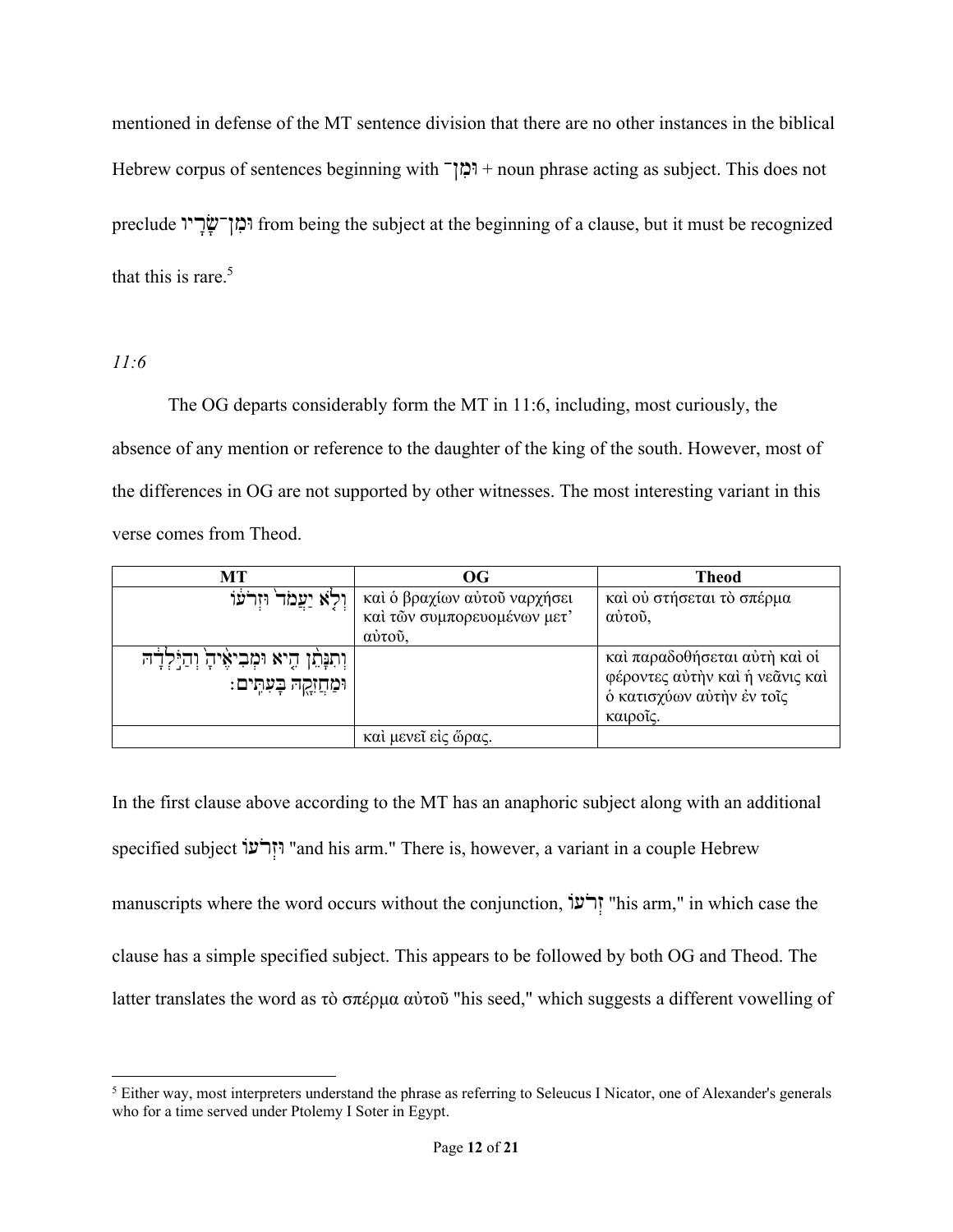the Hebrew as żרעְזַ. The vowelling of the MT is followed by the OG καὶ ὁ βραχίων αὐτοῦ ναρχήσει "and his arm will grow numb," but the sentence division is slightly different. In conclusion, there is evidence that the MT of this verse contains several possible scribal errors, most of which cannot be easily resolved, and which are beyond the scope of this discussion. However, the absence of the conjunction "and" in front of the consonants זרעו has support in both Hebrew and Greek manuscripts and has been adopted in this study. Also, the variant in Theod may support the reading "his seed" rather than "his arm," though not conclusively. The remaining variants in the OG have no support and have not been adopted.

*11:10*

There is a textual variant in 11:10 related to the switch from plural to singular in the MT.

| MТ                                | OG                            | <b>Theod</b>              |
|-----------------------------------|-------------------------------|---------------------------|
| 10 וּבָנֶן יִתְגָּרוּ             | $^{-10}$ καὶ ὁ υἱὸς αὐτοῦ καὶ | $10$ καὶ οἱ υἱοὶ αὐτοῦ    |
|                                   | έρεθισθήσεται                 |                           |
| וְאָסְפוּ הֲמוֹן חֲיָלִים רַבִּים | και συνάξει συναγωγήν ὄχλου   | συνάξουσιν όχλον δυνάμεων |
|                                   | πολλοῦ                        | πολλών,                   |
| וּבא בוֹא                         | καί είσελεύσεται κατ' αύτην   | καὶ ἐλεύσεται ἐρχόμενος   |

As can be seen above, the MT switches from the plural in the first two clauses in v. 10 to the singular in the following clauses. There is a Ketiv/Qere variant in the first word of the verse. The Ketiv singular ובנו" and his son" is supported by the OG καὶ ὁ υἱὸς αὐτοῦ, followed by singular verbs. On the other hand, the Qere plural ניוָוּבָ" and his sons" is supported by Theod καὶ οἱ υἱοὶ αὐτοῦ, which, however, omits the translation of the Hebrew verb רוּæ גָּתְ יִ. The Syriac also has a plural, but, unlike the MT or Theod, it continues with the plural throughout the verse. Most commentaries follow the Qere and understand the sons to be the two sons of Seleucus II, i.e.,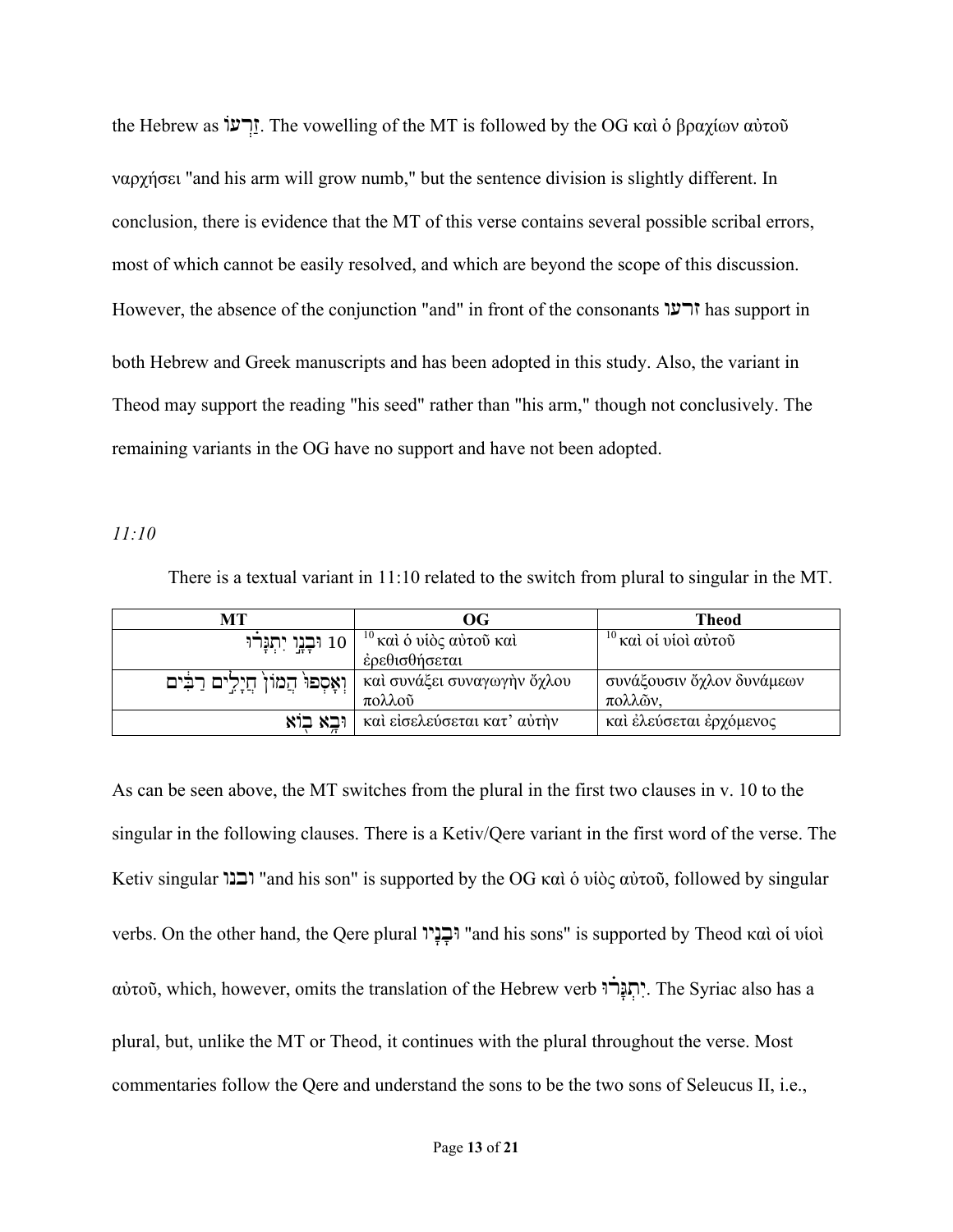Seleucus III and Antiochus III, in which case the puzzling switch from a plural subject to a singular subject is explained by the fact that Seleucus III died soon after coming to the throne and was followed by Antiochus III. It would be more natural for the verse to begin with the singular, in which case and the entire verse refers to the same ruler (that is, the short reign of Seleucus III is passed over in the account, which moves straight to Antiochus III). Further, the fact that the MT text is problematic is also reflected in another Ketiv/Qere later in the verse, where the Ketiv is plural ויתגרו and the Qere is singular רהåֶגָּתְ יִוְ. Nevertheless, this study provisionally follows the MT due to the lack of other witnesses supporting the OG. As it stands in the MT, de Regt's rule two suggests that the referent is the king of the north (v. 8), who comes into the south and returns to his own land in v. 9. However, since "his sons" are mentioned in v. 10, one must conclude that the anaphoric "he" expressed in the 3ms verb וּבאָ in v. 10 refers not to the same person as "the king of the north" of v. 8, but to a successor, who is, therefore, also a "king of the north."

#### *11:11-12*

| МT                                       | $\overline{\text{OG}}$                   | <b>Theod</b>                         |
|------------------------------------------|------------------------------------------|--------------------------------------|
| <u>יִי</u> צָא                           |                                          | καὶ ἐξελεύσεται                      |
| וַנִּלְחָם עִמָּוֹ עִם־מֱלֶךְ הַצָּפִוֹן | καί πολεμήσει μετά βασιλέως              | καί πολεμήσει μετά του               |
|                                          | $β$ ορρ $\tilde{a}$ ,                    | βασιλέως του βορρά·                  |
| ּהַמְוּן רַב<br>וְהֶצֶמִיד               |                                          | καί στήσει ὄχλον πολύν,              |
| וְנִתַּן הֶהָמָוֹן בְּיָדוֹ:             | και παραδοθήσεται ή συναγωγή             | και παραδοθήσεται ο όχλος έν         |
|                                          | είς τας χείρας αύτου·                    | γειρί αύτου.                         |
| 12 וִנְשָׂא הֶהָמָוז                     | <sup>12</sup> καὶ λήμψεται τὴν συναγωγήν | <sup>12</sup> καὶ λήμψεται τὸν ὄχλον |

There is a cluster of textual variants in 11:11-12.

In v. 11 two of the clauses that are present in the MT and Theod are absent in the OG.

Additionally, the MT in v. 11 has a prepositional phrase żעמִּ" with him" that is absent in both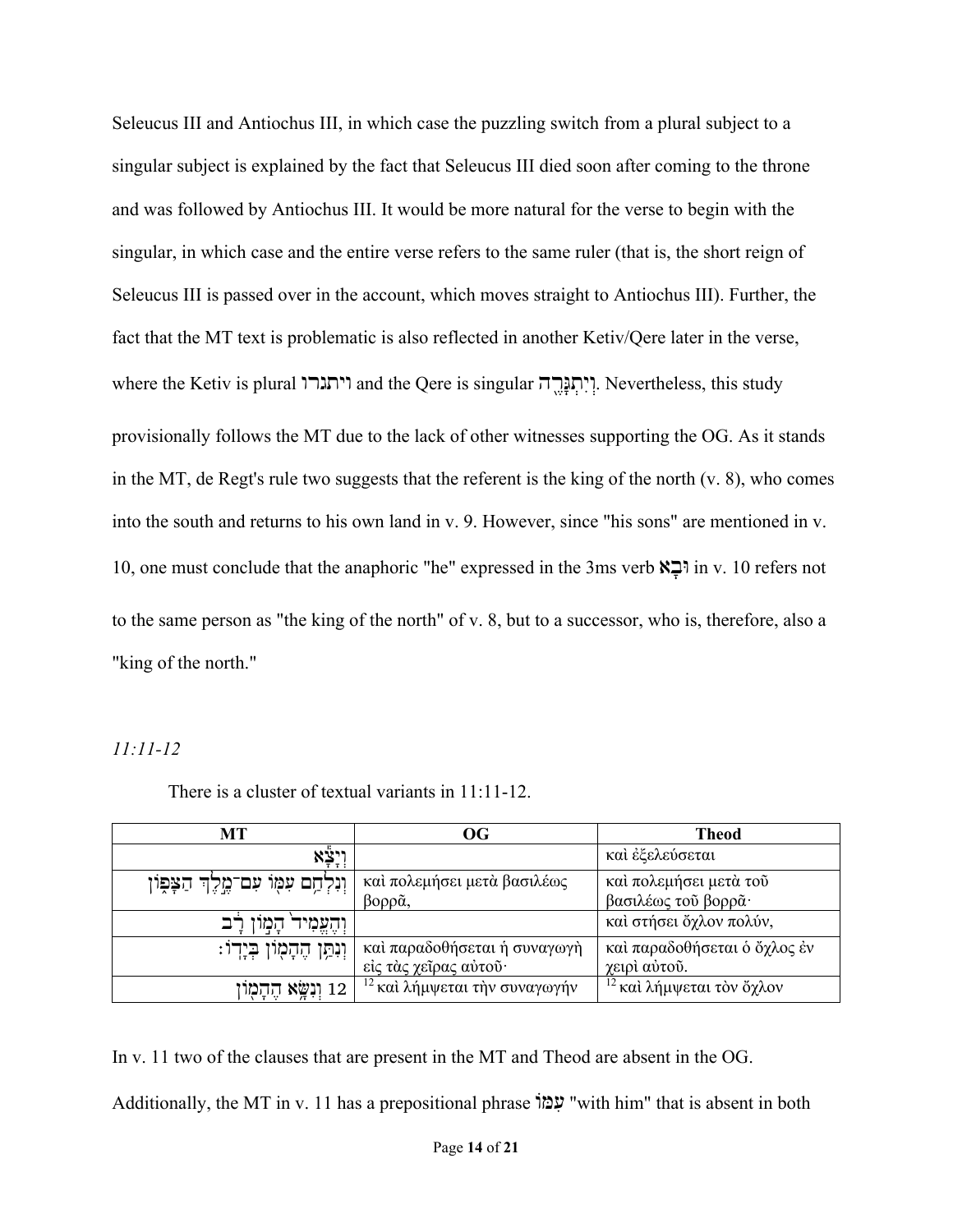Greek translations. In v. 12 the MT שּׂאָ נִוְ has a passive meaning "and is/will be lofty" or "and it will be carried away," whereas both the OG and Theod translate the clause actively, λήμψεται [+ accusative] "he will take away [+ direct object]." The Syriac Peshitta supports the Greek versions both in the absence of the prepositional phrase "with him" in v. 11 and in the active verb in āÙÐß ܗܝÍØÊܒÍåܘ" and he will destroy the army" in v. 12. So does the Latin Vulgate, *et capiet multitudinem* "and he will take the multitude." The difference between the MT and the ancient translations that have an active verb corresponds to two different ways to vowel the Hebrew consonants, וְנִשָּׂא (Niphal, "and it/he will be lofty/carried away") or יְנִשְׂא (Qal, "and he will carry away"). The combined witness of the ancient versions may tip the scale in favor of the active meaning of the clause in v. 12. However, the fact that this variant is part of a cluster of textual variants makes it difficult to determine the best reading.

The textual variants in 11:11-12 have a complicated effect on the application of de Regt's rules concerning anaphoric references. For example, the MT of the first clause in v. 12 has a specified subject and no object, whereas the Greek and Syriac versions have an anaphoric subject and a specified object. In the OG, the king of the south is globally active in a series of clauses in vv. 11-12, whereas in Theod the king of the north is the anaphoric subject of one clause in the middle of the passage, followed by other subjects in subsequent clauses. Thus, it is best to provisionally leave the passage as is in the MT but to acknowledge that the text may be corrupt.

*11:16*

The textual variant in 11:16 does not change the sentence divisions or the identity of the participants, but it cannot be passed over without a comment.

| MT | -<br>JG | m<br>- neoo |
|----|---------|-------------|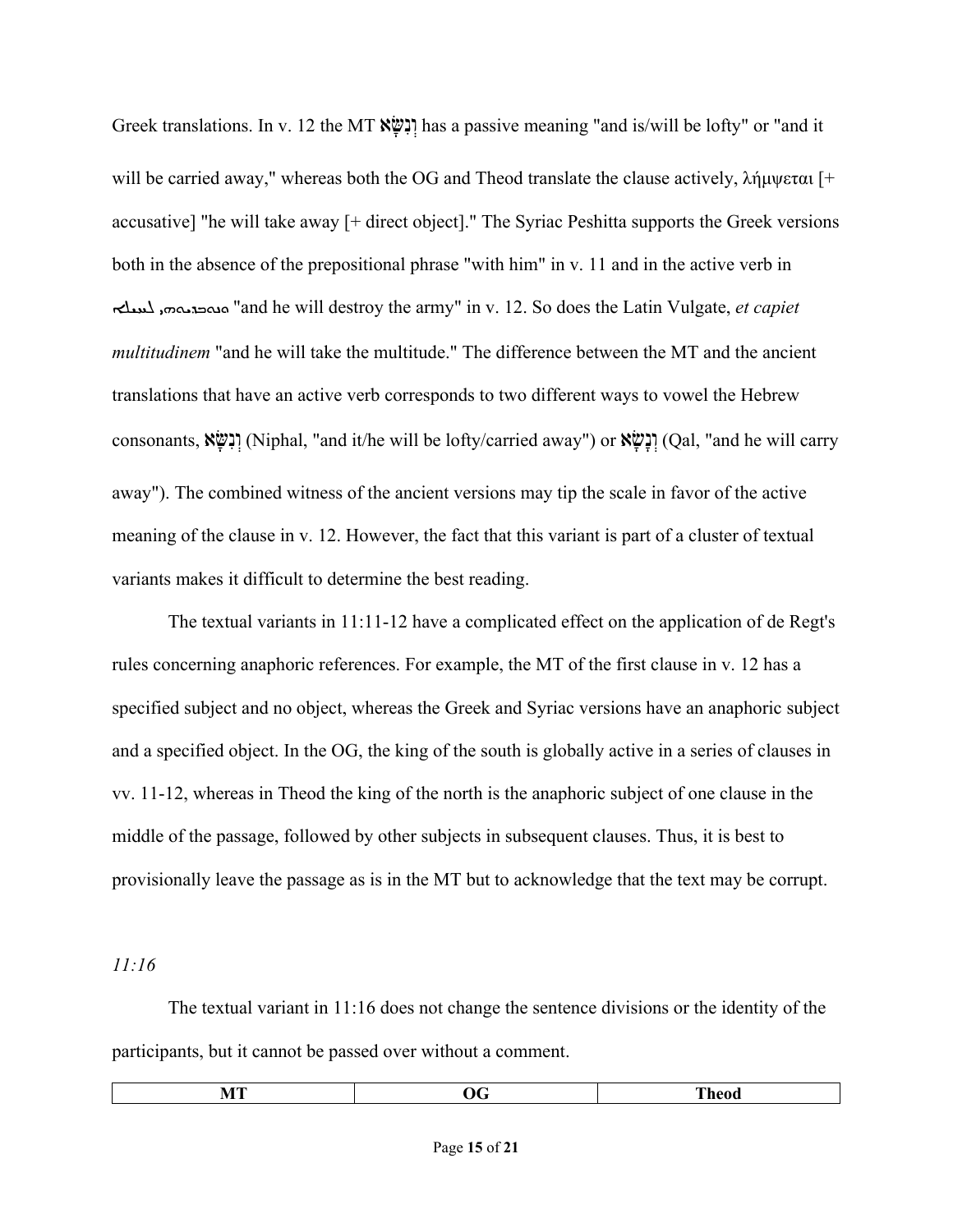| καὶ ἐπιτελεσθήσονται πάντα ἐν | η καὶ συντελεσθήσεται έν τῇ χειρι |
|-------------------------------|-----------------------------------|
| ταις γερσίν αύτου.            | αυτου.                            |

In the above example, the MT is best understood as a nominal sentence with the noun  $\vec{\Pi}$ "complete destruction" or "complete end" as the subject. The form וְכָלְה can also be analyzed as a Qal 3ms verb "it will come to an end," but there is no masculine singular referent for the anaphor. However, both ancient Greek versions translate the clause with passive verbs. The OG adds a word ἐπιτελεσθήσονται πάντα "all will be brought to an end," which translates a combination of כלה "all" and the verb כלה" to come to an end," suggesting that the translator of the OG may have conflated different understandings of the MT text. On the other hand, Theod translates the Hebrew word simply as συντελεσθήσεται "it will be finished." Likewise, the Latin Vulgate also has a passive *et consumetur in manu eius* "it will be destroyed in his hand." The Syriac Peshitta has a feminine passive معلم ديمتيومي, "and it [the beautiful land] will be delivered into his hand." However, other than OG, the translations assume that the referent is the beautiful land, which is feminine in Hebrew as well as in each of the respective languages. Alternatively, some prefer to emend the Hebrew text to  $\vec{r}$ רְלְהְ "and all of it [will be in his hand]," which is reflected in several modern translations. However, this emendation lacks textual support. Therefore, although there is textual evidence to suggest that the MT may need to be corrected, the evidence does not yield a clear alternative, and the MT reading is coherent.

*11:17*

There is a textual variant in 11:17 that affects the sentence divisions.

| -<br>___ |
|----------|
|----------|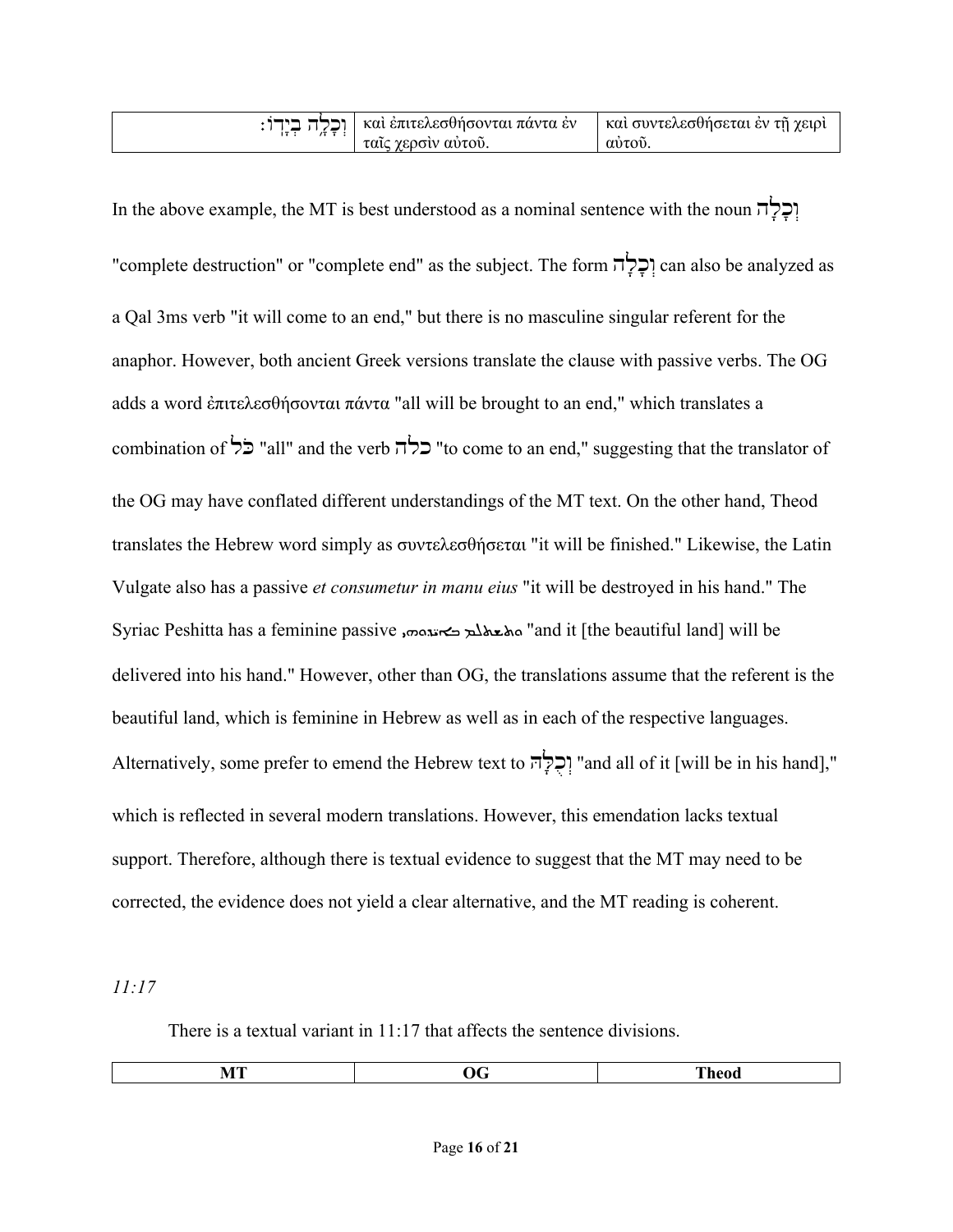| וישרים עמו    | καί συνθήκας μετ΄ | καί εύθεια πάντα μετ΄ |
|---------------|-------------------|-----------------------|
| ועשה          | αυτου             | αύτου                 |
| $\lambda$ T T | ποιησεται         | ποιησει               |

The MT literally reads "... and equitable things with him. And he will do." That is, the first two words belong to the previous sentence and the verb begins a new sentence. However, both the OG and Theod translate these words as a single sentence, as also the Syriac Peshitta.<sup>6</sup> The Hebrew וִישָׂרִים is translated as καὶ συνθήκας "and agreements/treaties" (OG) and καὶ εὐθεῖα πάντα "and all right things" (Theod). Some have suggested that the Hebrew word can be emended to **מֵישָׂרִים** "agreement" (as in v. 6),<sup>7</sup> though the word can also be understood as the plural of שׁרֶ יֹ , which can also mean "agreement." The Greek translations also require correcting the verb שׂהָ עָ וְ" and he will do" to שׂהֶ עֲיַ" he will do," which is plausible, since confusing the letters ' and ' was not a rare scribal mistake. There is at least one Hebrew manuscript with " Thus, the sentence division of the Greek translations is followed in this study.

*11:18*

In 11:18 the words תּיóִלְ בִּ żלã are somewhat enigmatic, but, if they reflect any type of textual corruption, the Greek translations, in spite of their differences, do not help to resolve the puzzle.

| MТ                                      | OG                            | Theod                   |
|-----------------------------------------|-------------------------------|-------------------------|
| ' וְהִשְׁבִּית קָצָין חֶרְפְּתוֹ לוֹ    |                               | και καταπαύσει άρχοντας |
|                                         |                               | όνειδισμού αύτών,       |
| וֹ:   הַלְתֵּי חֶרְפָּתְוֹ יָשֶׁיב לְוֹ |                               | πλήν όνειδισμός αύτοῦ   |
|                                         | όνειδισμοῦ αὐτῶν ἐν ὅρκω κατὰ | έπιστρέψει αύτώ.        |
|                                         | τον ονειδισμον αύτου.         |                         |

 $^6$  Though the wording محله حمی دی "and all his people will pass over" suggests the possibility that the Syriac translator was having trouble understanding the MT.

<sup>7</sup> Collins, *Daniel*, 365.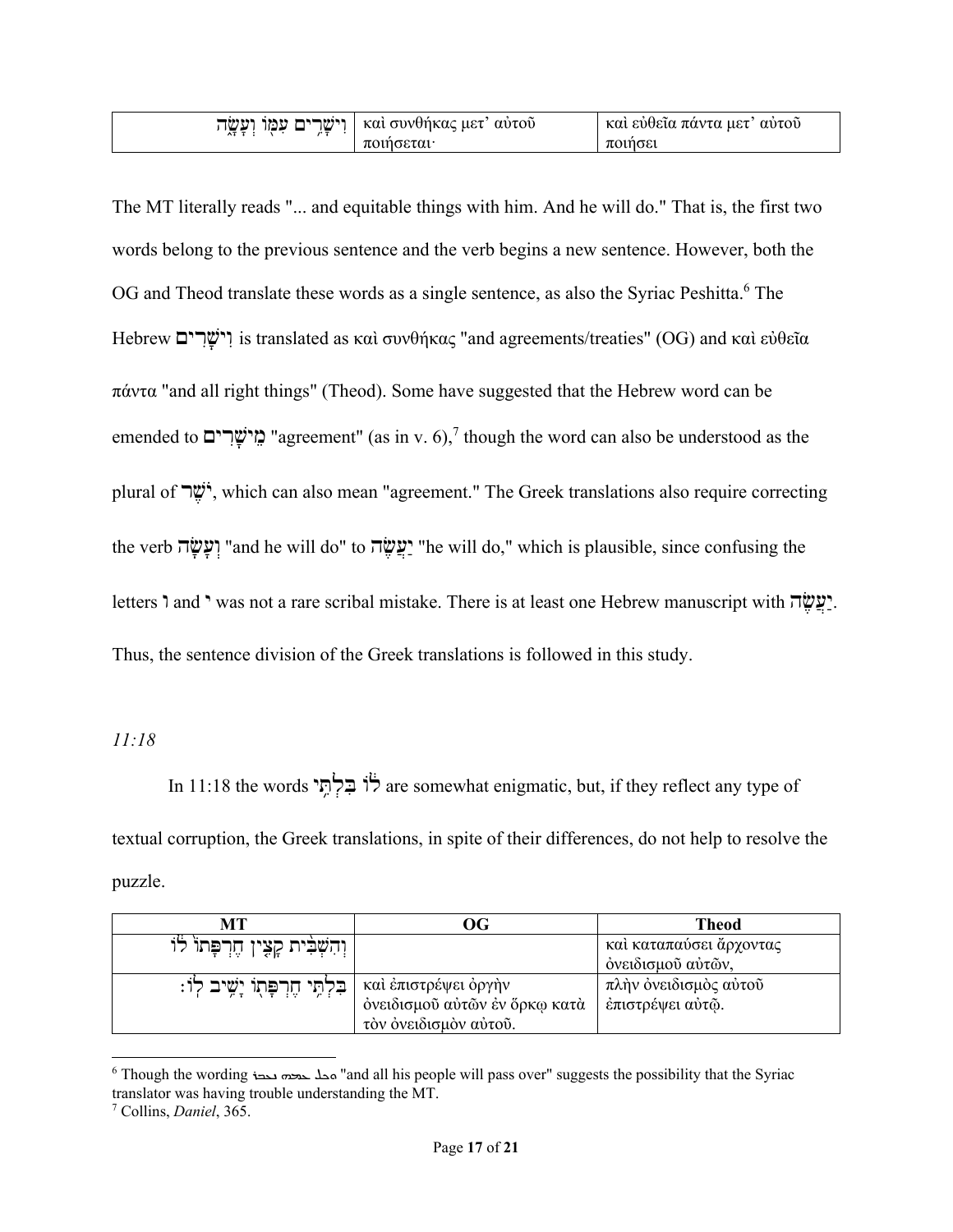Both the MT and Theod have two sentences, whereas the OG combines them into one sentence with different wording. Theodotion's translation of the first sentence, "he will make rulers cease their insult" reads קָצָין "commander" as a plural object of the verb, perhaps viewing the ending ין as an Aramaic masculine plural ending. Thus, the variant in Theod appears to be primarily a different understanding of the Hebrew syntax rather than a reflection of a different Hebrew original.

## *11:26*

In 11:26 there is a textual variant that does not affect the sentence divisions but is significant for sense of the passage.

| МT                      | ЭG                                | <b>Theod</b>           | svriac      |
|-------------------------|-----------------------------------|------------------------|-------------|
| וחילו ישטוף<br>$\cdots$ | καί παρελεύσεται και<br>κατασυρει | καί δύναμις κατακλυσει | ەبىيلە بەدد |

In the above passage, the MT has an active verb ףżשׁטְ יִ" it will overflow." The active meaning is supported by both Greek versions. The OG translates the clause with two verbs, both with an active meaning, παρελεύσεται "he will pass by" and κατασυρεῖ "he will drag away." The form of the first verb is future middle, but it is a deponent verb (παρέρχομαι). Theod is closer to the MT, and employs κατακλύσει "it will flood." However, the Syriac Peshitta translates it as a passive <sup>1</sup>it will be scattered." Likewise, the Latin Vulgate also translates it as a passive, *exercitusque eius opprimetur* "his army will be crushed" (future passive of *opprimere* "to press, force"). The passive meaning can be explained by a change in the vowelling of the MT from the Qal יִשְׁטוֹף (and several manuscripts have the shorter form, יִשָּׁטוֹף (ְיָשׁטֹּךְ (ְיִשְׁטֹּךְ יִ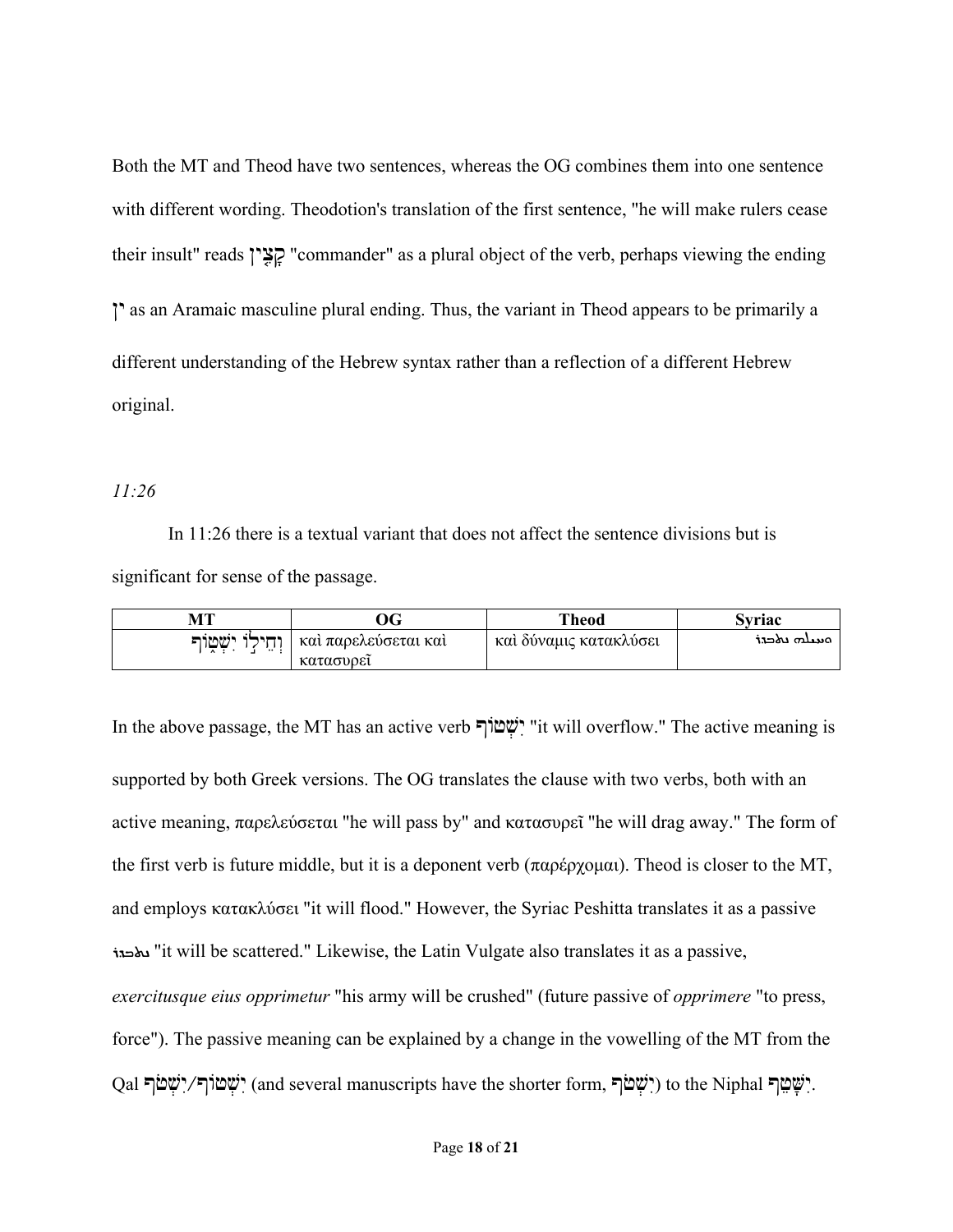Since the original manuscripts were unvowelled, the present study adopts the passive meaning because it fits the context better. The Syriac and Latin passive translations suggest that the unvowelled Hebrew text was understood in a passive sense in at least some communities in antiquity.

*11:32*

There is a textual variant in 11:32 that affects the identity of the subject of the clause.

|                                  | ЭG                                      | Theod                           |
|----------------------------------|-----------------------------------------|---------------------------------|
| 32 וּמַרְשִׁיאֵי בְרִית יַחֲנִיף | <sup>32</sup> καὶ ἐν ἁμαρτίαις διαθήκης | $32$ και οι άνομοῦντες διαθήκην |
| בַּחֲלַקֶּוֹת                    | μιανοῦσιν ἐν κληροδοσία,                | έπάξουσιν έν όλισθρήμασι,       |

In the above example, the MT clause contains an anaphoric subject, "he," expressed by the 3ms morphological form of the verb ניףåִחֲ יַ. The Greek translations diverge from the MT and from each other. The OG has "And with sins against the covenant they will defile by means of a distribution," whereas Theod has "And the lawless ones will institute a covenant by means of slipperiness." The OG has an anaphoric subject, whereas Theod has a specified subject οἱ ἀνομοῦντες "the lawlessness ones." Nevertheless, in spite of their differences, both Greek translations (OG and Theod) have plural verb forms, μιανοῦσιν "they will defile" (OG) and ἐπάξουσιν "they will make happen" (Theod). The Vulgate also has a plural verb, *et impii in testamentum simulabunt fraudulenter* "and the impious against the covenant will behave deceitfully." On the other hand, the Syriac Peshitta follows the MT closely, مسلم متحطم حد م ׇׇ֦ׅ֝֓֡ له بنيت ܐنه "as for those who trespass against the covenant, he will make them guilty." The verb سند "he will make guilty" is singular. If the MT verb is emended to a plural, the subject would naturally be וֹמַרִשִׁיעֵי בְרִית "those who act wickedly towards the covenant" instead of an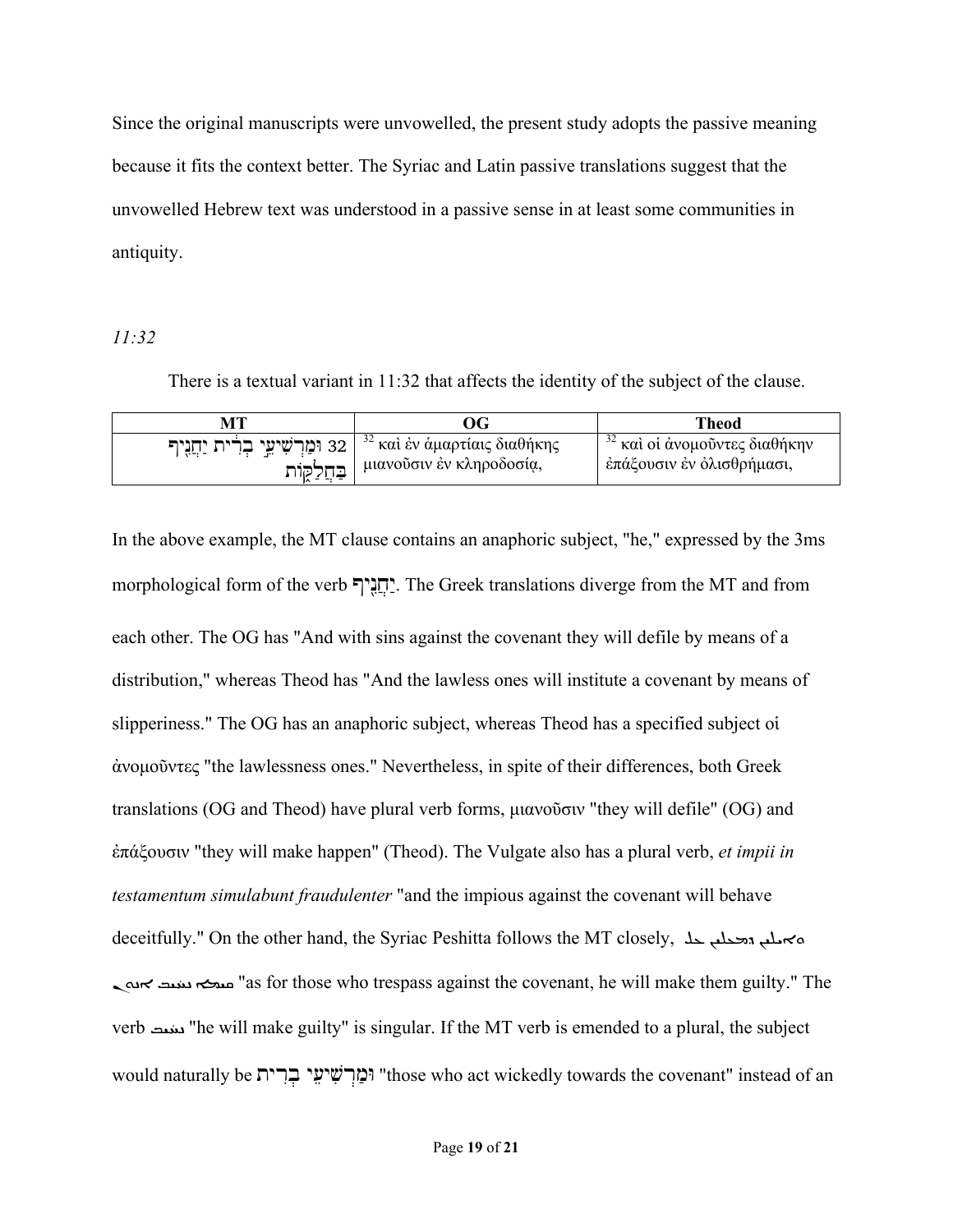anaphoric 3ms subject. Alternatively, since the previous sentence has a plural subject, it is also possible to conclude that the subject of the sentence is coreferential with the subject of the previous sentence. The evidence for a plural verb is strong. However, since the various witnesses disagree on the rest of the sentence, the present study provisionally follows the MT.

## *11:36*

Another relevant instance of a textual variant occurs in 11:36.

| MТ                  | Theod                            |
|---------------------|----------------------------------|
| ועשׂה כרצונו המֹלִד | καὶ ποιήσει κατὰ τὸ θέλημα αὐτοῦ |
| ויתרומם             | καὶ ὑψωθήσεται ὁ βασιλεὺς        |

In the above example, the word ךְלֶ מֶּ הַ" the king" occurs at the end of the first clause in the MT, but the translator of Theod places the word in the next clause. Whereas in the MT the first clause has a specified subject and the second clause has an anaphoric subject, in Theod the first clause has an anaphoric subject and the second clause has a specified subject. Since the subject of these and the following clauses remains the same, there is no advantage in deciding which of the variants is the better reading, and so, provisionally the MT is followed in this instance for the purpose of this study.

# *11:38-39*

39.

A cluster of variants involving clause boundaries occurs in the OG translation of 11:38-

| MТ                                                                                                           | OG                                                                                     | <b>Theod</b>                                                                                                       |
|--------------------------------------------------------------------------------------------------------------|----------------------------------------------------------------------------------------|--------------------------------------------------------------------------------------------------------------------|
| וְלֶאֱלֹוֹהַ אֲשֱר לֹא־יְדָעֲהוּ אֲבֹתָיו<br>יְכַבֵּד בְּזָהָב וּבְכֶסֶף וּבְאֶבֶן<br>יִקְרֶה וּבַחֲמֻדְוֹת: | καί θεόν, ὃν ούκ ἔγνωσαν οί<br>πατέρες αύτοῦ, τιμήσει έν<br>χρυσίω καὶ λίθω πολυτελεῖ. | καί θεόν, ὃν οὐκ ἔγνωσαν οἱ<br>πατέρες αύτοῦ, δοξάσει έν<br>χρυσῷ καὶ ἀργύρῳ καὶ λίθῳ<br>τιμίω και έν έπιθυμήμασι. |